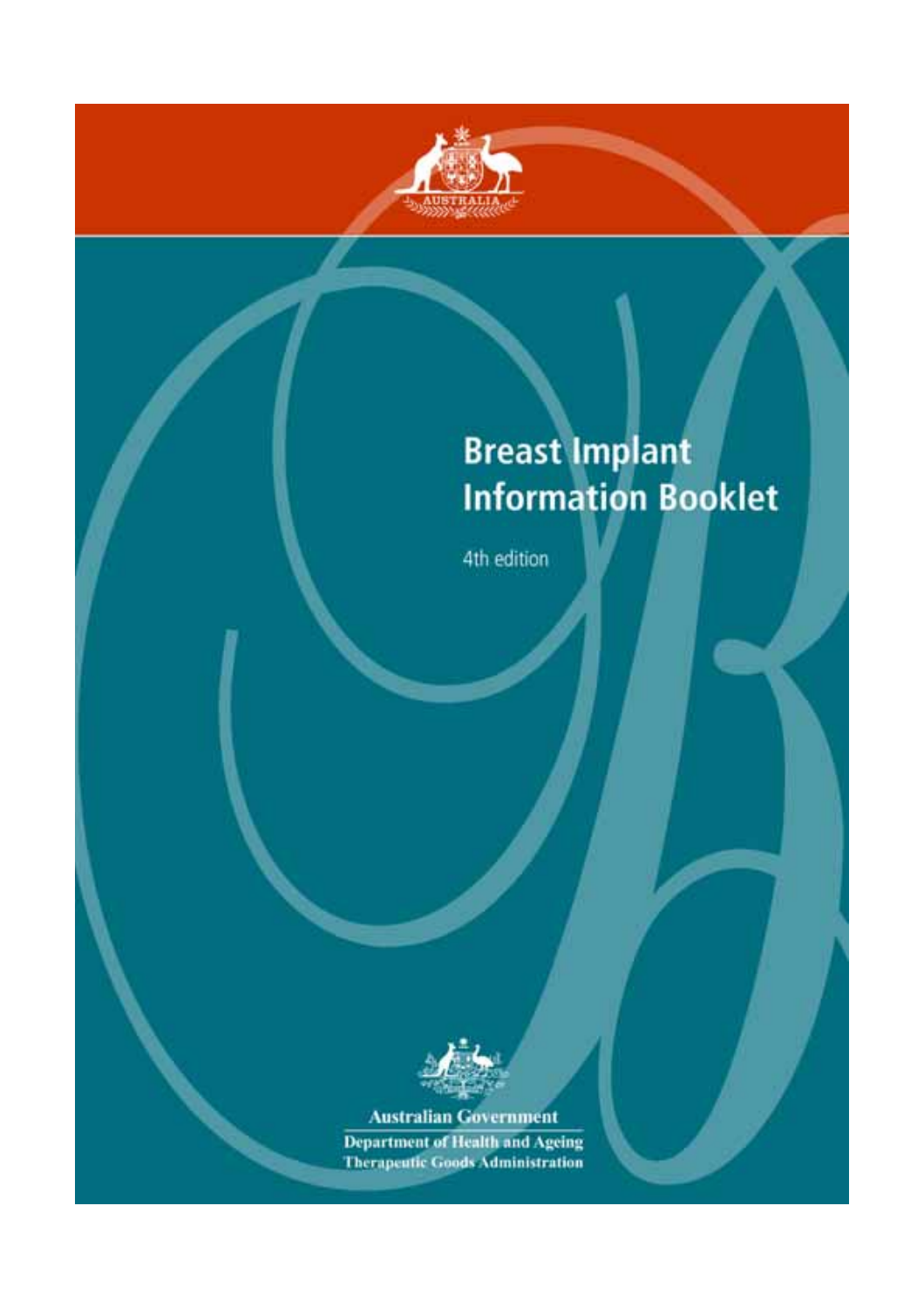# **Breast Implant Information Booklet**

# **4th edition**

This booklet has been prepared to provide guidance for persons considering the use of silicone gel-filled breast implants. These implants are associated with potential long-term risks and complications. The TGA recommends that you consider the information provided for a period of 30 days before making a final decision.

Produced by the Therapeutic Goods Administration P O Box 100, Woden ACT 2606, Australia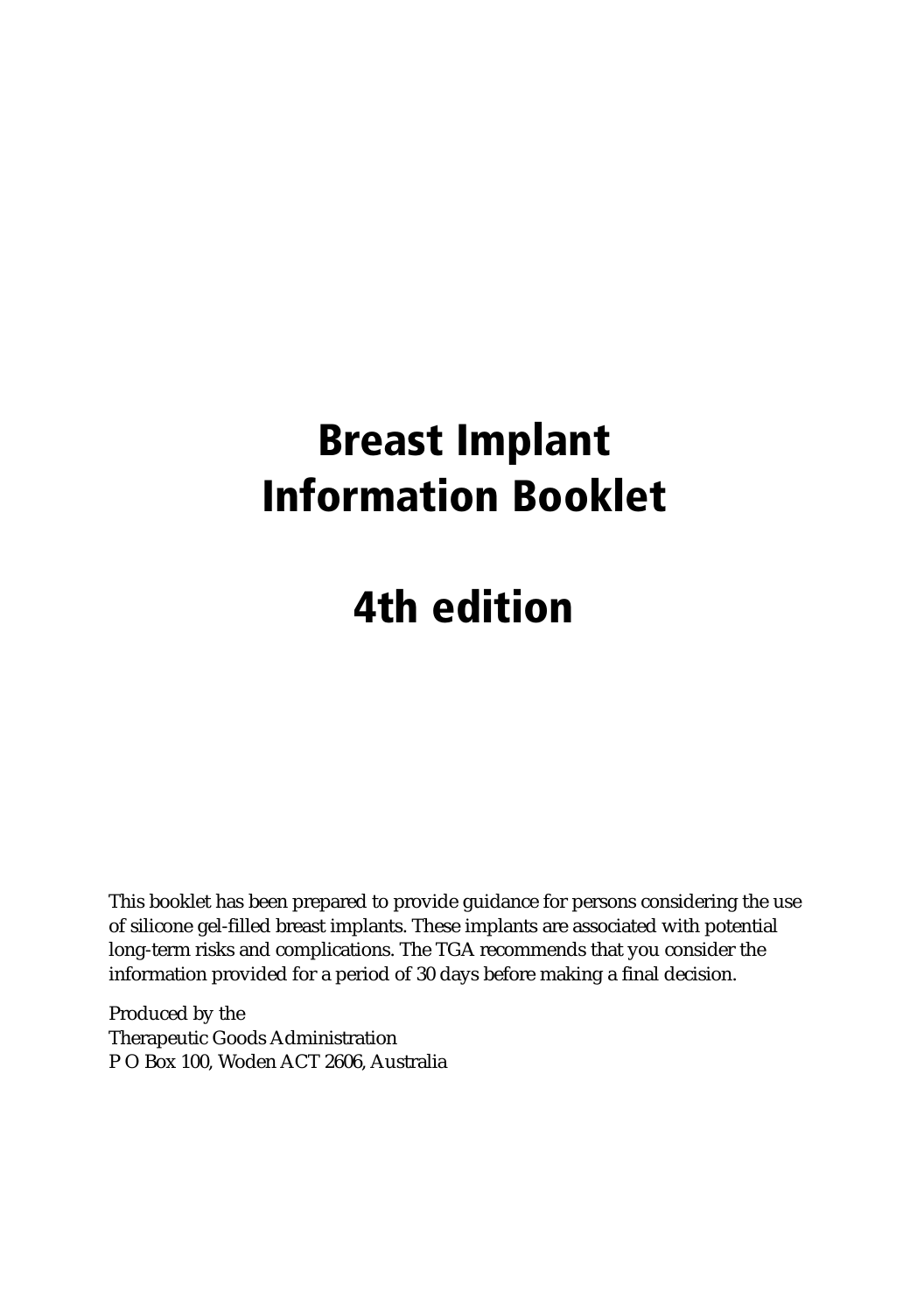© Commonwealth of Australia 2001

ISBN 0 642 73579 4

This work is copyright. Apart from any use as permitted under the Copyright Act 1968, no part may be reproduced by any process without the prior written permission from AusInfo. Requests and inquiries concerning reproduction and rights should be directed to the Manager, Legislative Services, AusInfo, GPO Box 84, Canberra ACT 2601.

An electronic copy of this booklet can be viewed and downloaded from the following Internet site: <http://www.health.gov.au/tga/devices/devices.htm>

Publication approval number: 2273

Publications Production Unit (Public Affairs, Parliamentary and Access Branch) Australian Department of Health and Ageing, Canberra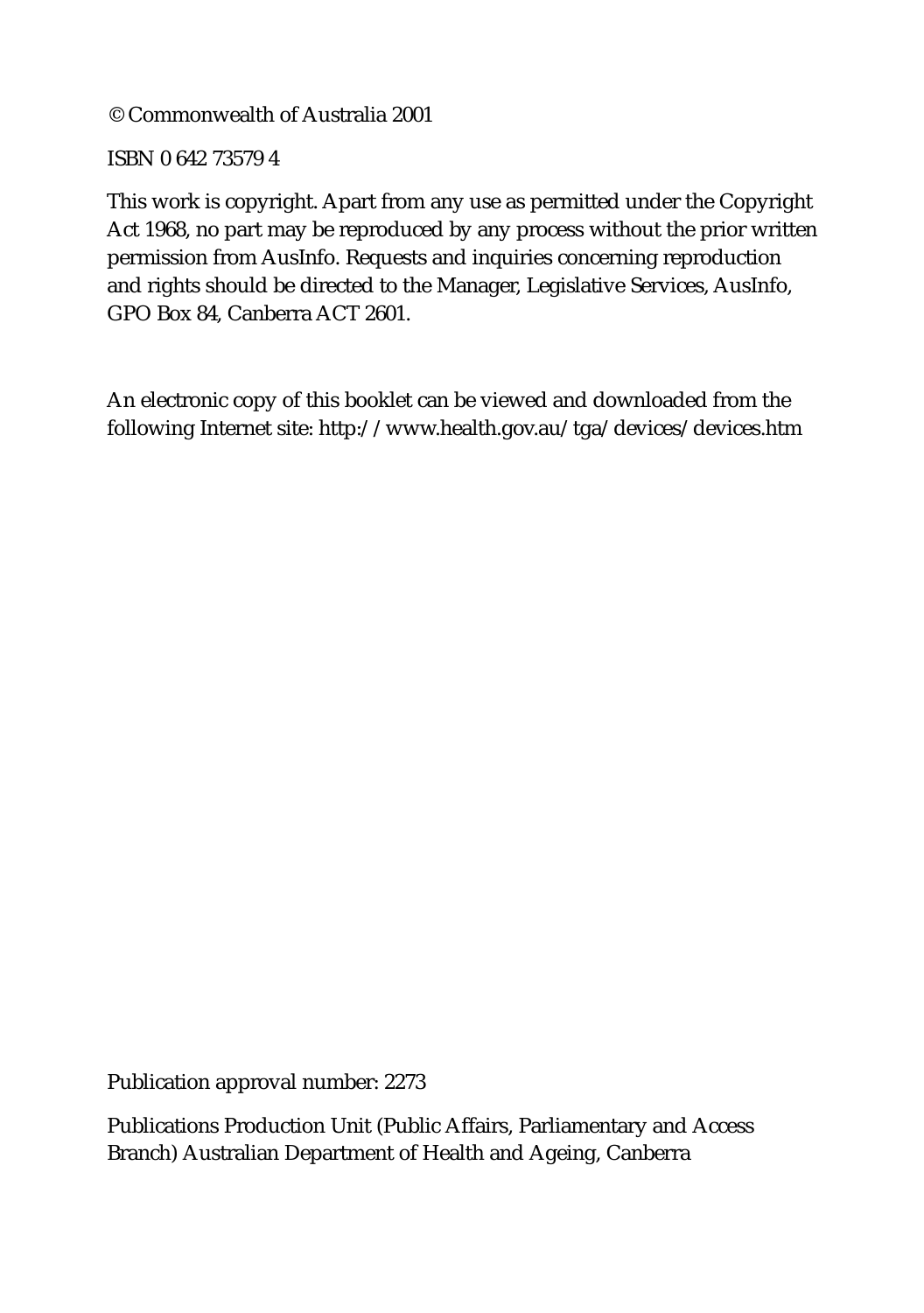## **Contents**

|                                                            | V                                                                                                                                                                                  |
|------------------------------------------------------------|------------------------------------------------------------------------------------------------------------------------------------------------------------------------------------|
|                                                            | 1                                                                                                                                                                                  |
| About the booklet                                          | 1                                                                                                                                                                                  |
| History of breast implants                                 | 1                                                                                                                                                                                  |
| Types of breast implants                                   | $\boldsymbol{2}$                                                                                                                                                                   |
| Silicon and silicone                                       | 3                                                                                                                                                                                  |
|                                                            | 5                                                                                                                                                                                  |
| Making your decision                                       | $\mathbf 5$                                                                                                                                                                        |
| Reasons for breast implant surgery                         | 6                                                                                                                                                                                  |
| Factors to consider when making your decision              | 6                                                                                                                                                                                  |
| Life expectancy of breast implants                         | 6                                                                                                                                                                                  |
| <b>Implants following mastectomy</b>                       | 7                                                                                                                                                                                  |
| Benefits and risks of breast implant surgery               | 7                                                                                                                                                                                  |
| Conditions under which breast implants should not be used  | 7                                                                                                                                                                                  |
| <b>Breast implant surgery</b>                              | 8                                                                                                                                                                                  |
| Placement                                                  | 8                                                                                                                                                                                  |
| <b>Tissue expanders</b>                                    | 8                                                                                                                                                                                  |
| <b>Incisions</b>                                           | 8                                                                                                                                                                                  |
| Anaesthetic                                                | 9                                                                                                                                                                                  |
| After the operation                                        | 9                                                                                                                                                                                  |
| How long will you be in hospital?                          | 9                                                                                                                                                                                  |
| Post-operative care                                        | 9                                                                                                                                                                                  |
| <b>Surgery complications</b>                               | 10                                                                                                                                                                                 |
| Infection                                                  | 10                                                                                                                                                                                 |
| <b>Scarring</b>                                            | 10                                                                                                                                                                                 |
| Bleeding and haematoma formation                           | 10                                                                                                                                                                                 |
| Poor wound healing                                         | 10                                                                                                                                                                                 |
| A breakdown of skin, known as necrosis                     | 10                                                                                                                                                                                 |
| Incorrect implant size, inappropriate location of scars or | 11                                                                                                                                                                                 |
|                                                            | 11                                                                                                                                                                                 |
|                                                            | 11                                                                                                                                                                                 |
|                                                            | 11                                                                                                                                                                                 |
|                                                            | <b>Glossary of terms</b><br>1. Introduction<br>2. Deciding to have breast implants<br>misplacement of implants<br>Wrinkling of the implant<br>Visible or palpable implants<br>Pain |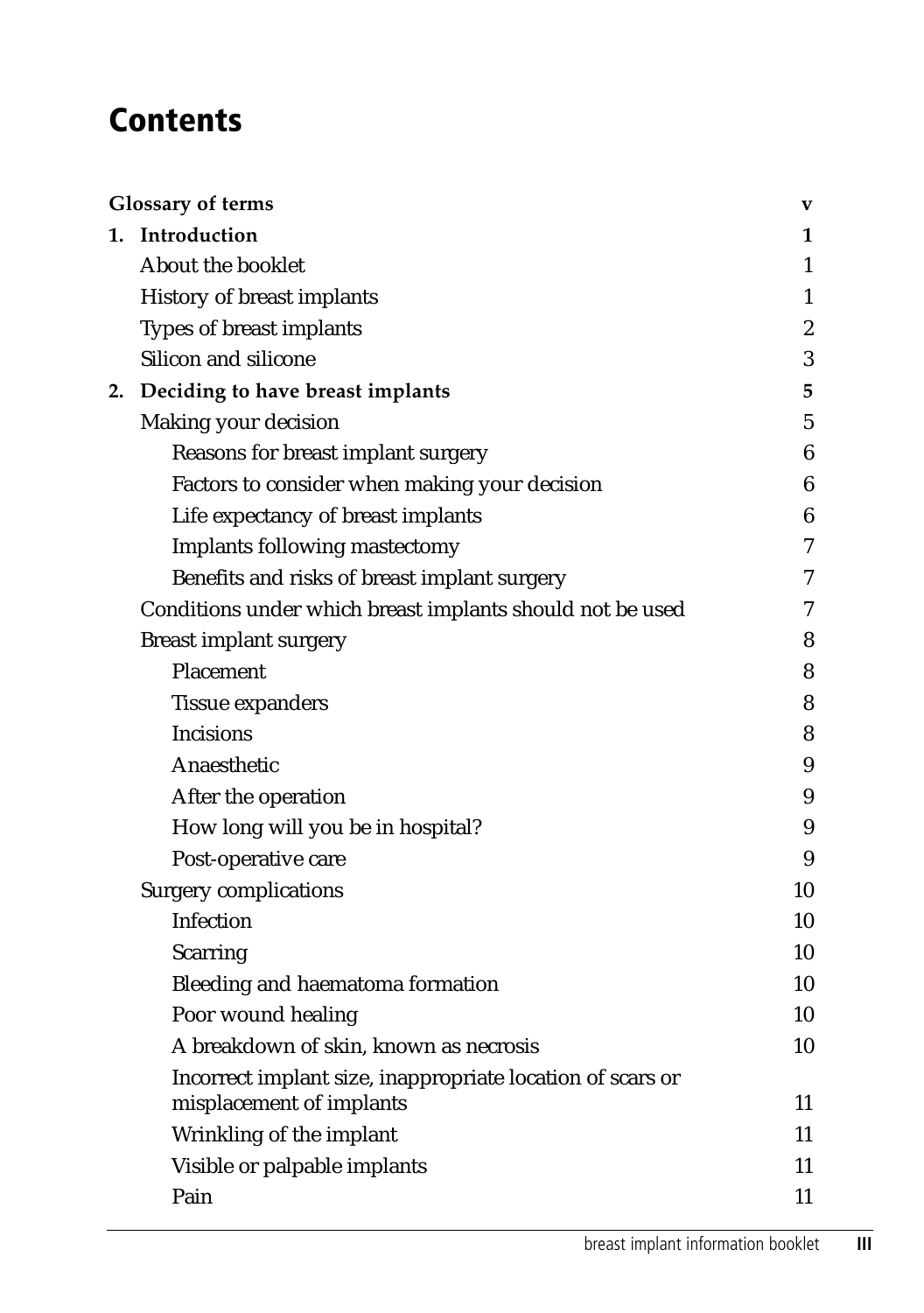|    | 3. Issues associated with breast implants                 | 13 |
|----|-----------------------------------------------------------|----|
|    | Local complications                                       | 13 |
|    | Capsular formation and contracture                        | 13 |
|    | Implant rupture and gel leakage                           | 15 |
|    | <b>Gel diffusion</b>                                      | 16 |
|    | Granulomas                                                | 17 |
|    | Changes in nipple and breast sensation                    | 17 |
|    | Autoimmune and connective tissue disease                  | 17 |
|    | <b>Antibodies</b>                                         | 18 |
|    | <b>Breast cancer</b>                                      | 18 |
|    | Breast feeding and children                               | 18 |
|    | <b>Birth defects</b>                                      | 19 |
|    | 4. Living with breast implants                            | 21 |
|    | Checking your implants                                    | 21 |
|    | Screening for breast cancer                               | 21 |
|    | <b>Breast self examination</b>                            | 22 |
|    | Clinical examination                                      | 22 |
|    | Mammography                                               | 22 |
|    | Removal and replacement of implants                       | 23 |
|    | 5. Other important information                            | 25 |
|    | Costs of breast implants                                  | 25 |
|    | <b>Medical records</b>                                    | 26 |
|    | Australian regulation of breast implants                  | 26 |
|    | 6. Commonly asked questions and answers                   | 29 |
| 7. | Suggested questions to ask your surgeon before surgery    | 33 |
| 8. | List of contacts                                          | 35 |
|    | Cancer groups                                             | 35 |
|    | <b>Women's Health or Information Centres</b>              | 35 |
|    | Plastic surgeons                                          | 35 |
|    | National program for the early detection of breast cancer | 35 |
|    | Commonwealth government                                   | 36 |
| 9. | Acknowledgments                                           | 37 |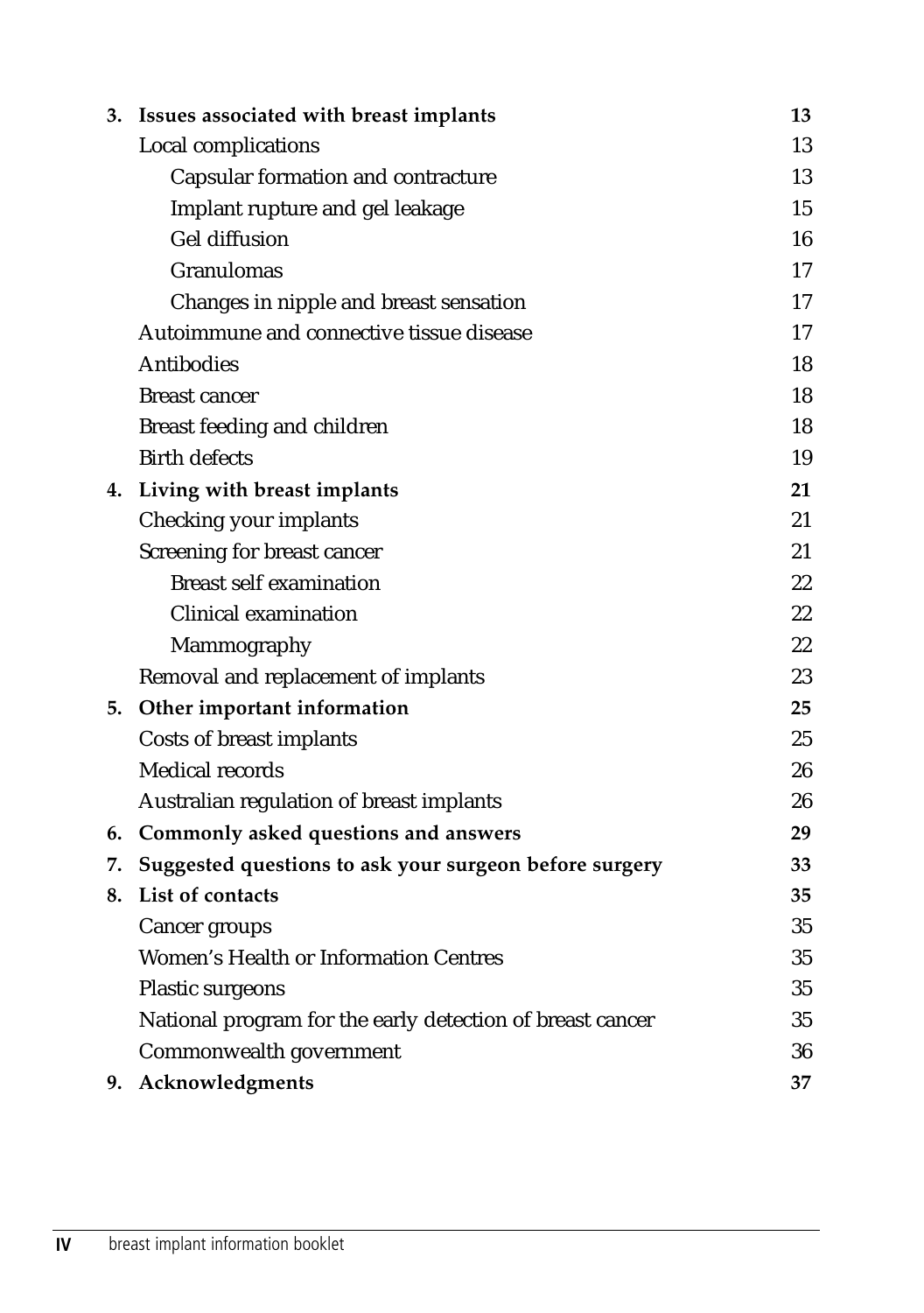## <span id="page-5-0"></span>**Glossary of terms**

| Asymmetry                   | With regard to breasts, describes imbalance in the<br>proportion, size and shape of the left and right<br>breasts resulting in an unacceptable appearance.                                                                                                                                                                                                                            |
|-----------------------------|---------------------------------------------------------------------------------------------------------------------------------------------------------------------------------------------------------------------------------------------------------------------------------------------------------------------------------------------------------------------------------------|
| Autoimmune diseases         | A group of diseases where the body's immune<br>system starts to attack itself.                                                                                                                                                                                                                                                                                                        |
| <b>Breast augmentation</b>  | Surgery to change the size or enhance the shape of<br>the breasts.                                                                                                                                                                                                                                                                                                                    |
| Capsule                     | The scar tissue which forms around a breast<br>implant. This is the body's normal response to the<br>presence of any foreign object.                                                                                                                                                                                                                                                  |
| Capsular contracture        | Where the capsule surrounding a breast implant<br>tightens. Extreme cases can cause the breast to feel<br>hard and painful. It may also lead to disfigurement<br>where the capsule surrounding one implant<br>contracts and the other does not, or if the capsule<br>contracts unevenly. Women experience different<br>degrees of capsular contracture for reasons as yet<br>unknown. |
| Closed capsulotomy          | A procedure to break a contracted capsule by<br>squeezing the breast. The procedure can be<br>extremely painful and may cause implant rupture.<br>It is not recommended and is no longer widely<br>used.                                                                                                                                                                              |
| <b>Congenital deformity</b> | A deformity that is present from birth.                                                                                                                                                                                                                                                                                                                                               |
| <b>Connective tissue</b>    | Fibrous tissue connecting and supporting the body<br>organs and the cells within these organs.                                                                                                                                                                                                                                                                                        |
| Envelope                    | Outer layer that encloses the contents (saline or<br>silicone gel) of the breast implant. It is usually made<br>of a thick silicone compound.                                                                                                                                                                                                                                         |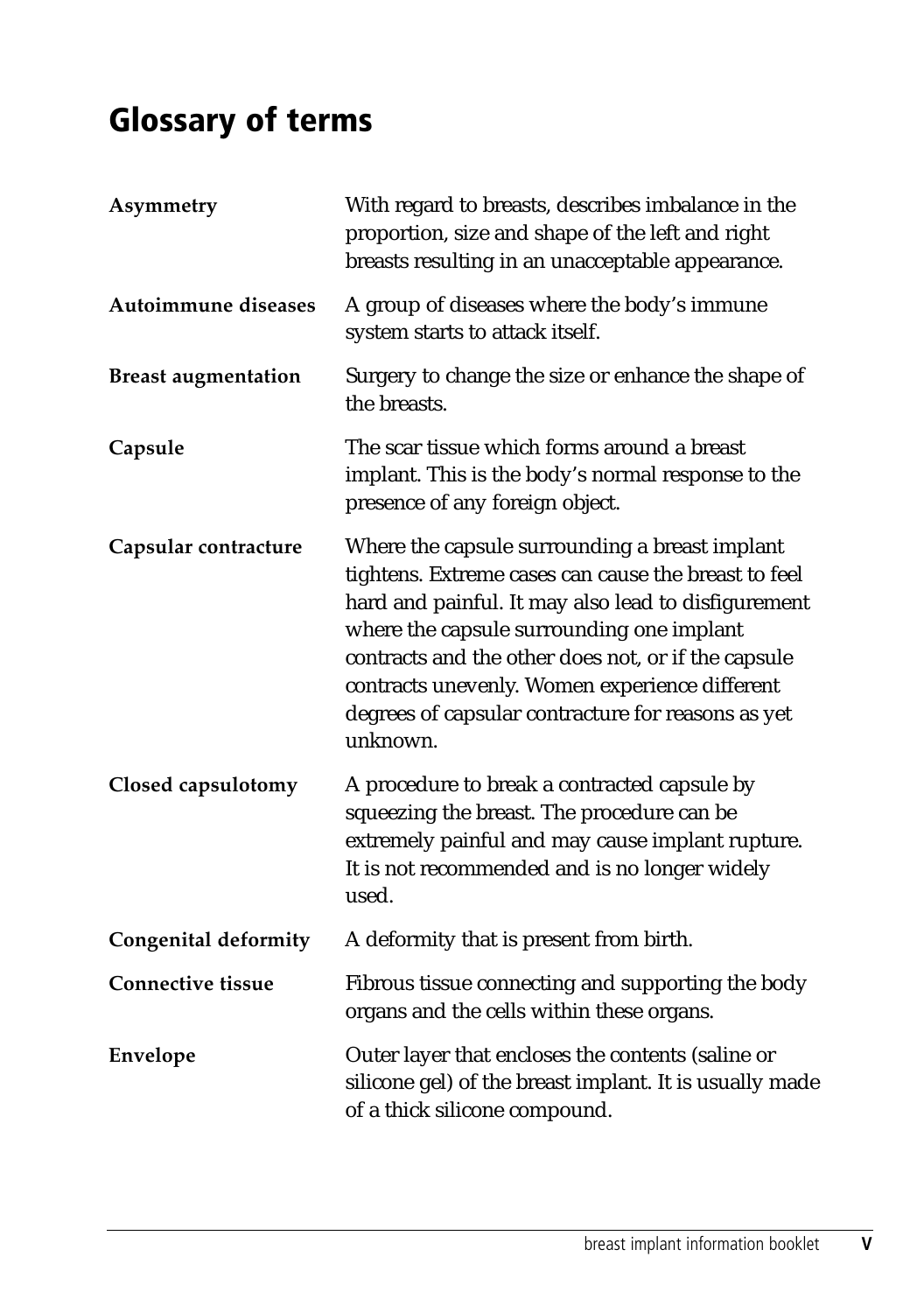| Gel diffusion                                     | Where tiny amounts of silicone gel pass through the<br>intact implant envelope or shell into the<br>surrounding capsule and breast tissue. This silicone<br>gel can also travel to the draining lymph glands.<br>There is no evidence that this silicone gel can also<br>travel to other body tissues. |
|---------------------------------------------------|--------------------------------------------------------------------------------------------------------------------------------------------------------------------------------------------------------------------------------------------------------------------------------------------------------|
| Lumen                                             | The cavity or channel within a hollow object or<br>tube.                                                                                                                                                                                                                                               |
| <b>Magnetic Resonance</b><br><b>Imaging (MRI)</b> | A medical diagnostic technique that creates images<br>of the body using the principles of nuclear magnetic<br>resonance. Utilises radio waves within a magnetic<br>field. Can be used to create images of the breast and<br>surrounding tissues.                                                       |
| Mammogram                                         | A special x-ray to detect breast cancers or other<br>breast abnormalities including breast implant<br>rupture. The radiographer should be informed that<br>you have breast implants as special techniques must<br>be used.                                                                             |
| <b>Mastectomy</b>                                 | A surgical procedure to remove a breast.                                                                                                                                                                                                                                                               |
| Prophylaxis                                       | The prevention of disease.                                                                                                                                                                                                                                                                             |
| Reconstruction                                    | Breast reconstruction refers to the operation<br>performed to create an artificial breast after<br>mastectomy.                                                                                                                                                                                         |
| Rupture                                           | Rupture of an implant refers to a break in the<br>envelope of an implant. The rupture can be a pin-<br>hole sized defect or a large tear of the envelope.                                                                                                                                              |
| <b>Saline</b>                                     | Salt water used to fill saline breast implants and<br>tissue expanders. Saline is absorbed easily by the<br>body if the implant ruptures or leaks. Saline<br>(sodium chloride) is found naturally within the<br>body.                                                                                  |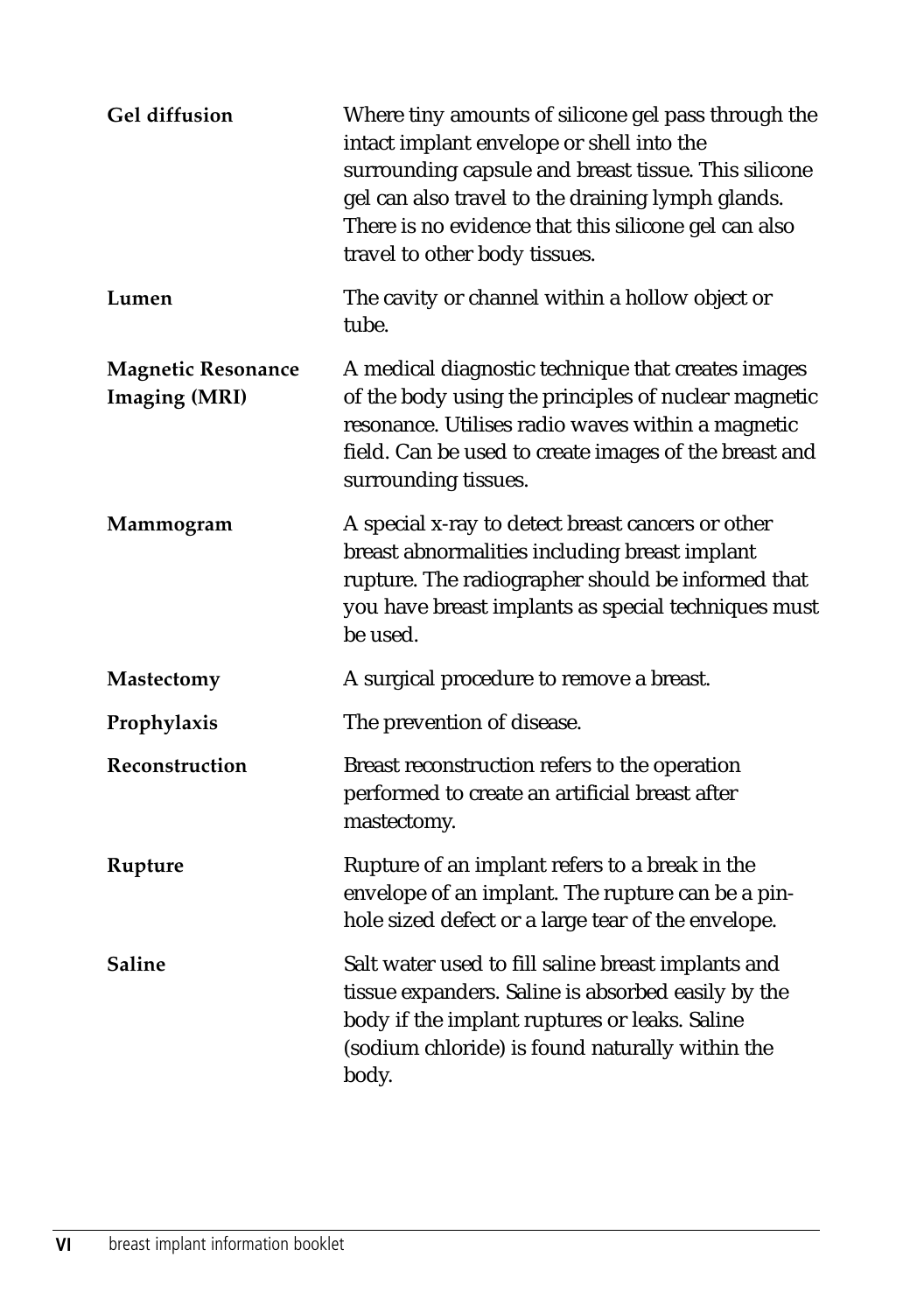| Silicon             | Silicon is a chemical element occurring in nature. It<br>is the most abundant element in the earth's crust. In<br>various combinations it forms sand, rocks and glass.                                                                                                                                                      |
|---------------------|-----------------------------------------------------------------------------------------------------------------------------------------------------------------------------------------------------------------------------------------------------------------------------------------------------------------------------|
| Silicone            | Is a plastic or polymer made partly from silicon.<br>Silicone can come in solid, liquid or gel forms.<br>Silicone breast implants consist of a solid silicone<br>outer shell filled with silicone gel.                                                                                                                      |
| Silicone granulomas | Are small lumps that sometimes form in breast and<br>other body tissues around leaked silicone from<br>silicone implants.                                                                                                                                                                                                   |
| Tissue expander     | Is a type of saline breast implant which is used to<br>stretch the skin of the breast. Saline is regularly<br>injected into the expander through a valve under<br>the skin until it stretches enough to allow insertion<br>of a permanent implant. Some tissue expanders are<br>left in the breast permanently as implants. |
| <b>Ultrasound</b>   | A medical diagnostic technique in which very high<br>frequency sound is directed into the body and the<br>reflected sound is processed by a computer to<br>produce a photograph or a moving image on a<br>television. Can be used to detect abnormalities of<br>the breast(s).                                              |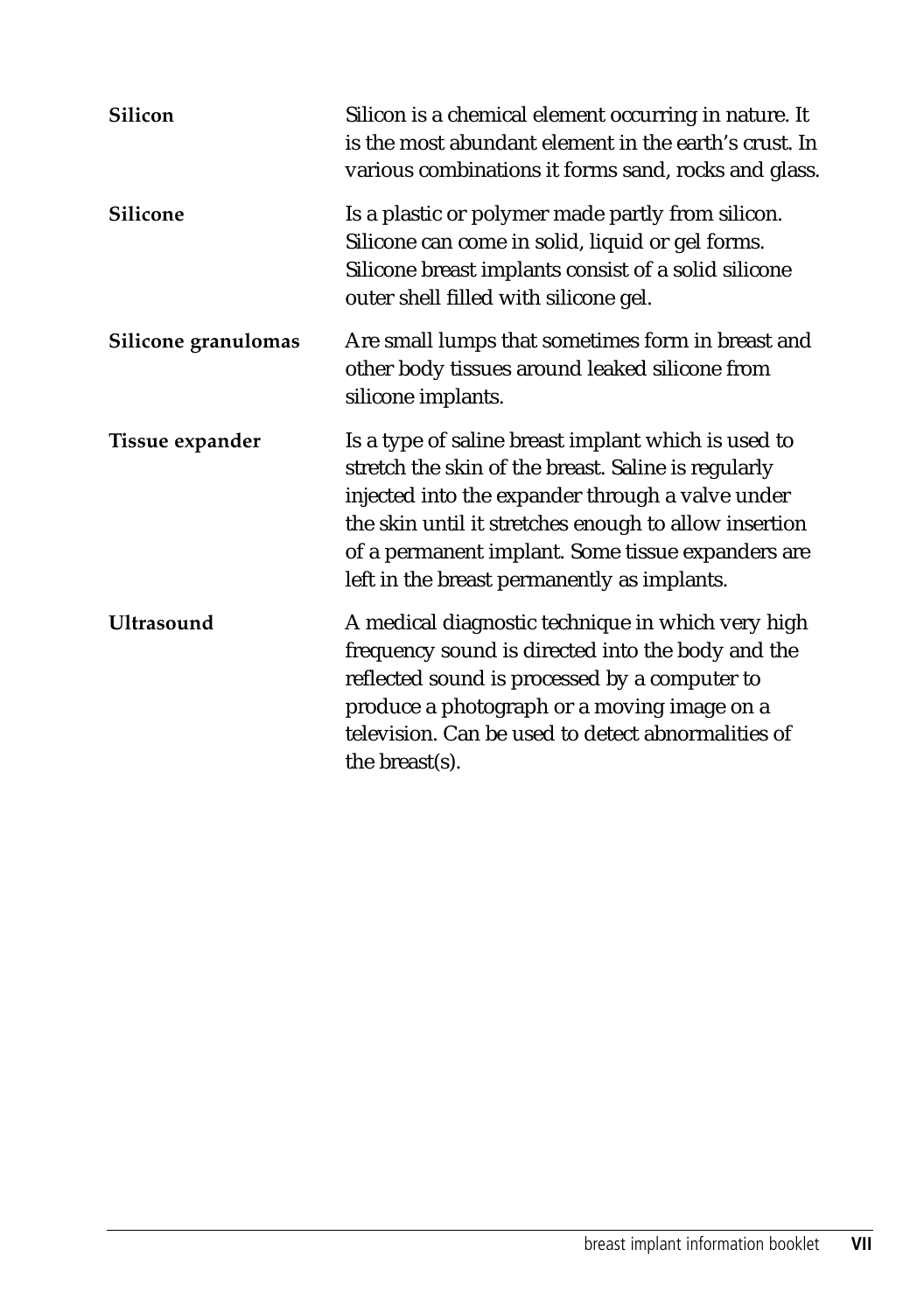## <span id="page-8-0"></span>**1. Introduction**

## **About the booklet**

This booklet on silicone gel-filled breast implants has been compiled to:

- provide you with information about these implants; and
- give you the information necessary to make an informed choice about breast implants.

The focus of this booklet is silicone gel-filled breast implants because their use has raised considerable health concerns and as a result they have been extensively studied. It should be noted, however, that the rates for local complications, immediate surgical complications and anaesthetic complications are similar for both saline-filled breast implants and silicone gel-filled breast implants.

Today there are different expectations about communication and more recognition of the duty to inform women and to check their assumptions and knowledge – hence the publication of this booklet.

This booklet has been written with the help of women who have had breast implants, nurses, general practitioners, plastic surgeons, immunologists, radiologists, implant manufacturers, government regulators, legal and consumer groups.

It is suggested that you make a note of any questions you have as you read this booklet and discuss these with your surgeon. (See Section: *Suggested questions to ask your Surgeon before surgery* on page 33)

## **History of breast implants**

In the early 1960s, manufacturers and the medical community developed the silicone gel-filled breast implant to improve the options for women requiring mastectomies or correction of congenital deformities. The original devices had a smooth outer envelope of silicone rubber (elastomer) filled with silicone gel. In the 1970s, manufacturers sought to improve the second generation siliconegel-filled breast implants by reducing the thickness of the outer envelope and making the silicone gel more fluid. This outer envelope was prone to rupture and also there was increased diffusion of silicone gel through the intact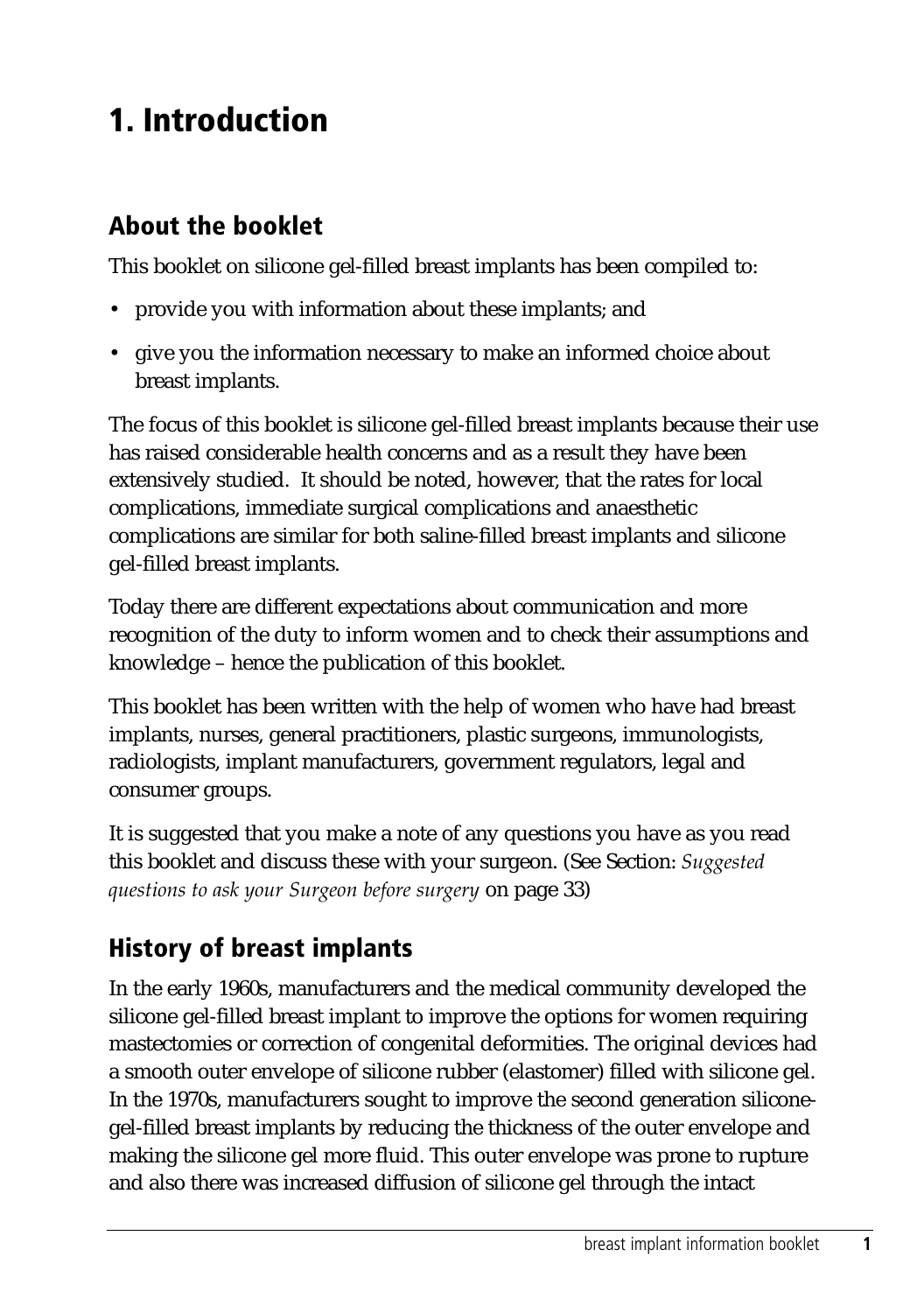envelope. Surgery to remove leaking silicone gel resulted in extensive scarring of patients' chest wall and abdominal wall. In the 1990s, manufacturers improved the third generation (current) silicone gel-filled breast implants by increasing the thickness of the outer envelope, by adding an inner barrier layer to limit silicone gel diffusion, and by using a thicker silicone gel material which is less likely to migrate into surrounding tissues should rupture occur.

The short-term results of breast implant surgery were so effective that by the 1970s and 1980s an increasing number of women were having cosmetic breast augmentation surgery. Most of the women reported satisfaction with the cosmetic results and many felt an improved sense of self-confidence and selfimage. However, breast implant recipients were not informed about the risks associated with these implants and many women assumed that these devices were lifelong devices that required no ongoing care or examination. Generally, they were unaware of the complications that could arise as the implants aged.

In the early 1990s there was growing concern about the safety of silicone gelfilled breast implants. A leading manufacturer of these implants stopped production and some regulatory authorities imposed additional conditions and restrictions on the supply of breast implants. These actions were in response to anecdotal reports of leakage of silicone gel and its spread through the body. At the time, rigorous and systematic studies had not been conducted to establish the safety of these implants.

Concerns were raised that the diffusion and/or leakage of the silicone gel was associated with an increase in systemic diseases in women with silicone gelfilled breast implants. There were also widespread reports of local problems, such as capsular contracture around the implants that resulted in distortion, hardness, loss of sensation and/or pain.

A review of recent scientific literature has now established that there is no convincing evidence that silicone gel-filled breast implants cause cancer or any classic connective tissue disorder (eg, scleroderma, rheumatoid arthritis or systemic lupus erythematosus). However, there is no doubt that these implants can cause local complications such as capsular contractures which may result in a need for replacement and/or corrective surgery as the implants age.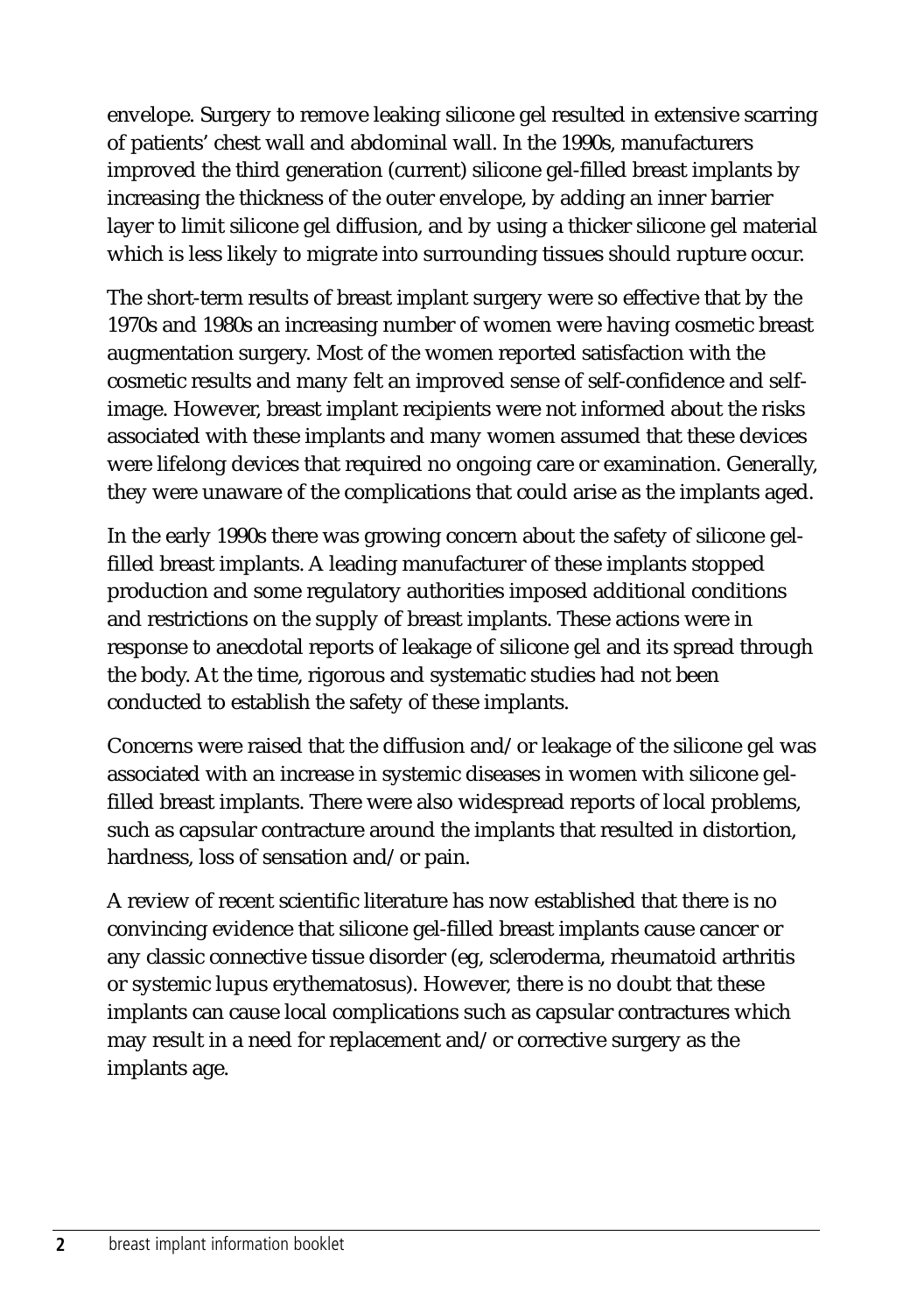## <span id="page-10-0"></span>**Types of breast implants**

At present most breast implants are filled with either saline or silicone gel. Currently, there are predominantly three types of breast implants being manufactured:

- 1. Silicone gel-filled implants.
- 2. Saline-filled implants.
- 3. Double lumen implants—silicone gel-filled core and saline-filled periphery.

In all instances the implant contents are enclosed in a dense walled, silicone elastomer envelope. The surface of the envelope may be either textured or smooth.

Over the years, the design, construction and production process of breast implants have been improved by the manufacturers. These improvements are aimed at reducing the risks of capsule formation, gel diffusion and implant rupture. Currently available implants are manufactured under strict quality control guidelines to greatly reduce the possibility of these complications. Regardless of all the controls, manufacturers cannot guarantee that the use of their implants will not lead to complications. Therefore, all potential breast implant recipients should carefully consider the risks and benefits prior to consenting to surgery.

## **Silicon and silicone**

Silicon is a chemical element occurring in nature; in fact it is the most abundant element in the earth's crust. In various combinations it forms sand, rocks and glass.

Silicones are plastics or 'polymers'. They are complex man-made substances containing silicon, oxygen and other chemical elements. Depending on their structure, silicones can be liquid, gel or solid.

Silicone has been regarded as one of the most compatible materials available for implanting into the human body. Silicones are used in medical devices, medicines and food preparation. All humans carry some silicone in their bodies. Some laboratories claim they can test for the presence of silicone in the blood and urine, but these tests can only show the total amount of elemental silicon. They cannot distinguish between elemental silicon, which occurs naturally in the body, and silicone which may be from breast implants.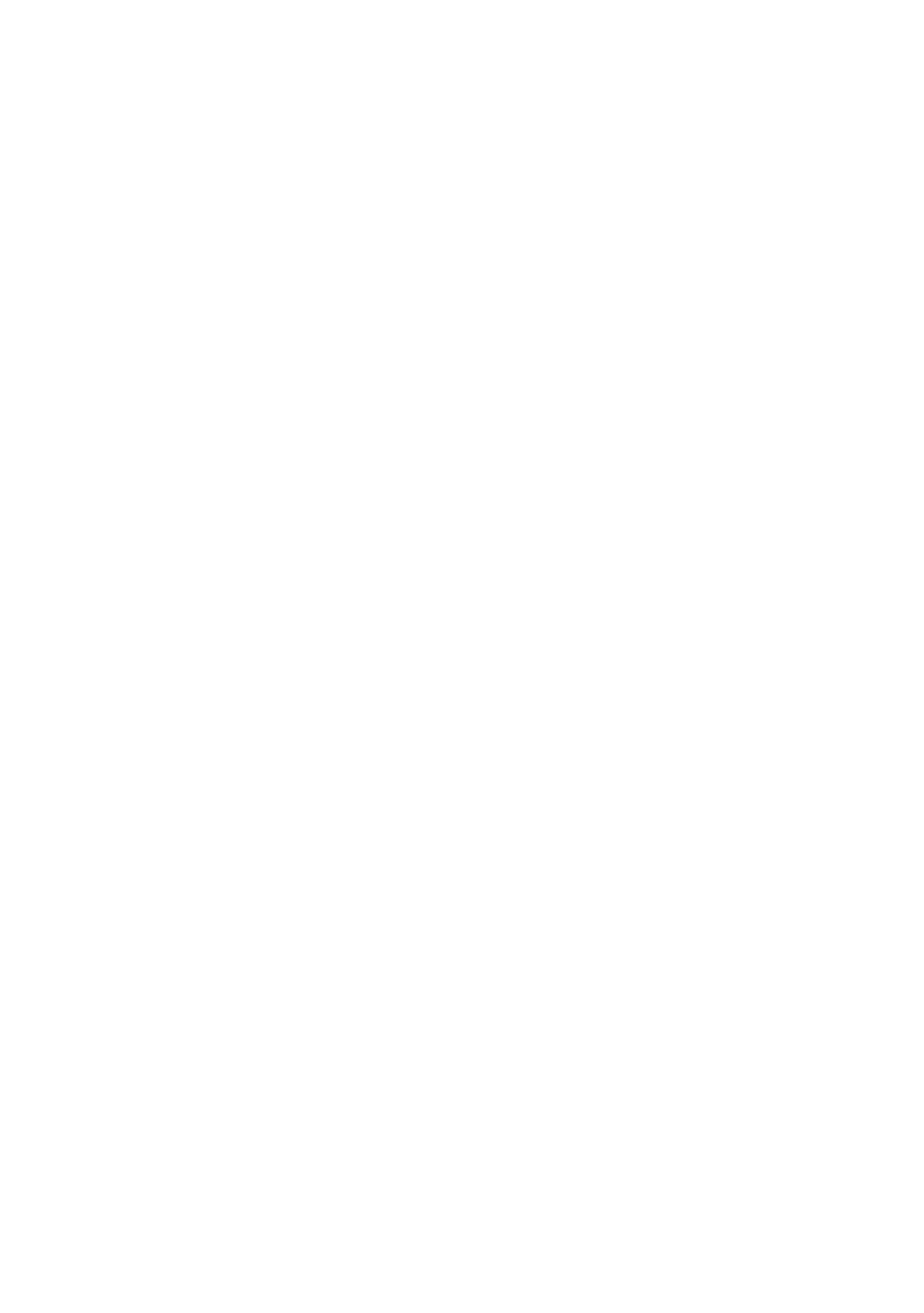## <span id="page-12-0"></span>**2. Deciding to have breast implants**

#### **Making your decision**

This booklet is designed to help you obtain enough information about breast implants from your doctor so that you can make a careful and informed decision about whether to undergo this surgery. You should make sure that all your questions are answered by your surgeon or doctor before you make your decision (See Section: *Suggested questions to ask your Surgeon before surgery* on page 33). In particular, you should ask about other surgical options that do not involve the use of breast implants. You may wish to have a second opinion before you agree to breast surgery. You may also wish to have someone else with you when you talk with your surgeon or doctor.

Your surgeon should give you copies of breast implant information which should include the manufacturer's information sheet. It is very important that you read this information as it will tell you about the risks associated with the particular implant you are considering. It may also give you information on the manufacturer's legal liability in case anything goes wrong with your implant after your surgery. This information may have a consent section for you to sign. You should ensure that you fully understand this information and that you keep a copy in a safe place.

It is also recommended that you speak with a counsellor about any nonmedical issues before you make your decision. Counsellors are available in many women's health centres. Further information can be obtained from other women who have had breast implants, women's health services, and support groups. Information about non-surgical alternatives to breast implants such as breast padding and specially designed bras can be obtained from your State health department or cancer societies and support groups (see Section: *List of contacts* on page 35).

**After obtaining all the information it is recommended that you think about the risks and benefits of having breast implants for at least 30 days before making a final decision.**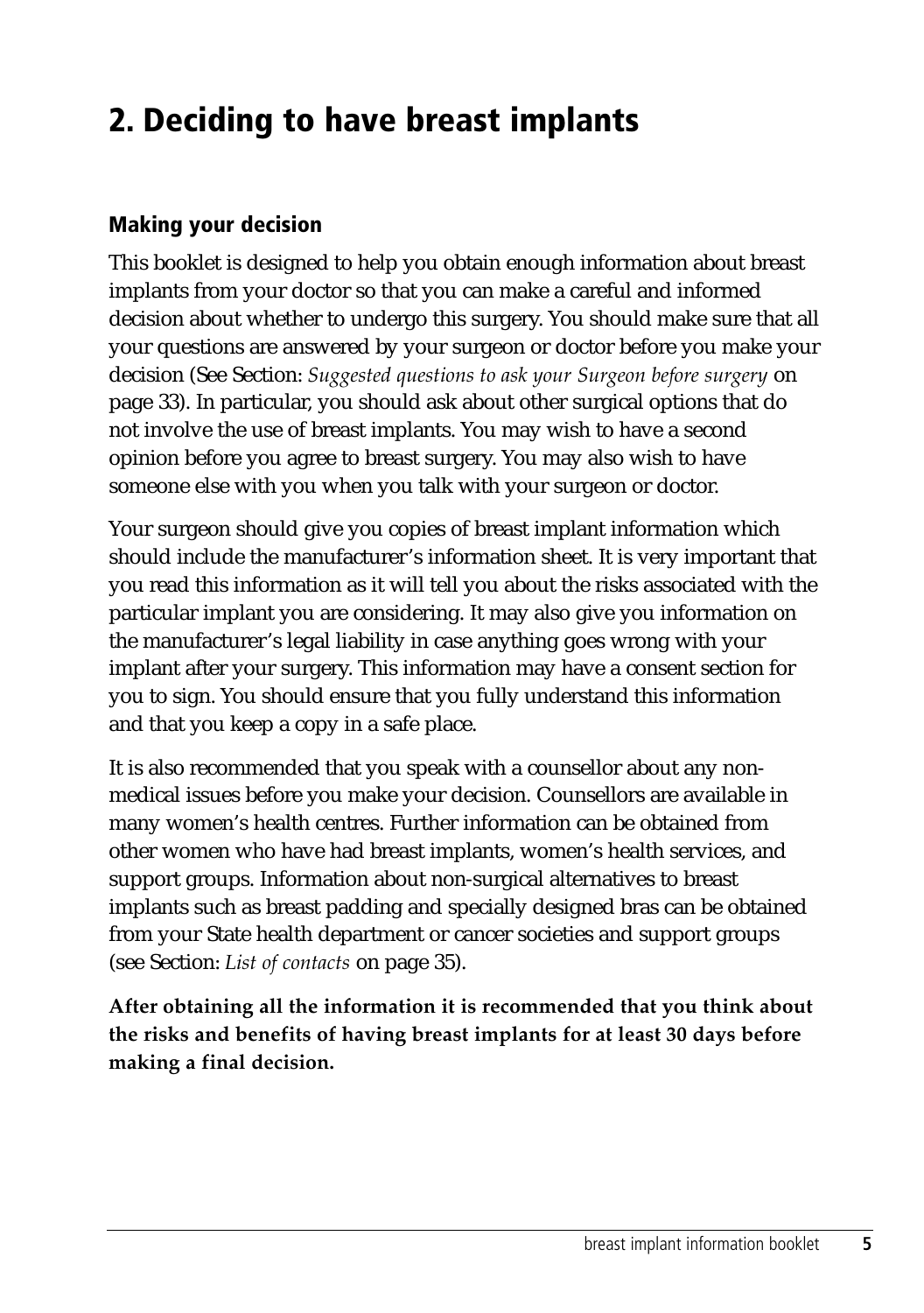### <span id="page-13-0"></span>**Reasons for breast implant surgery**

The main reasons for undergoing breast implant surgery are:

- augmentation to increase breast size and/or shape (cosmetic);
- reconstruction following mastectomy;
- replacement of an existing implant for medical or cosmetic reasons; and
- correction of a congenital deformity.

#### **Factors to consider when making your decision**

- Are breast implants the best option for you?
- What complications may follow insertion of breast implants?
- The implants may need to be replaced in the future.
- What are the risks of surgery (eg. anaesthetic, haemorrhage, infection, scarring etc)?

#### **Life expectancy of breast implants**

Breast implants are artificial devices which will gradually age and wear out, and may eventually need to be removed or replaced. As the time after implant surgery increases, there is a greater risk of implant rupture and gel diffusion. How long the breast implant remains without complications depends on the type of implant inserted, the type of surgery you had and how much physical activity you do. Injury to the breast and excessive repetitive compression of the implant against the chest wall may reduce the life of the implant.

Depending on your age when you have a breast implant, you can expect that the implant may need to be replaced at some time in your life. There are reports that some implant recipients have experienced no problems after 25 years, while others have experienced problems almost immediately after the procedure. Recent studies indicate that the risk of experiencing problems with the breast implant increases significantly 8 to 10 years after the surgery.

If you have any problems with the implant (see Section: *Risks associated with breast implants* on page 13), it is recommended that you have your implants checked by your doctor.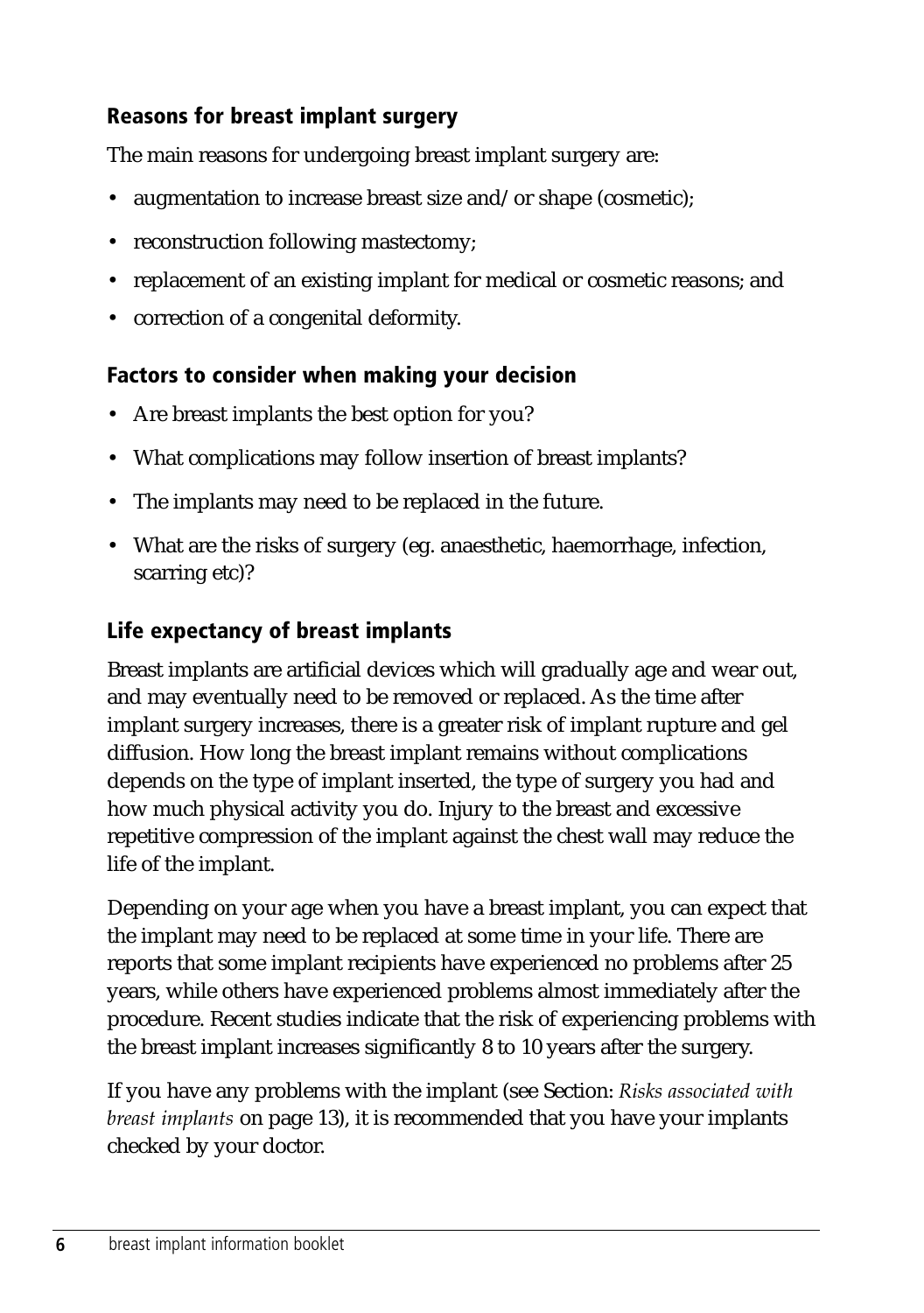### <span id="page-14-0"></span>**Implants following mastectomy**

The complications are significantly higher in women who received implants following mastectomy for cancer or cancer prophylaxis than among those who received implants for cosmetic reasons. This is because mastectomy patients are generally older and they have little tissue between the implant and the skin. Furthermore, radiation therapy may affect the skin and underlying tissue.

### **Benefits and risks of breast implant surgery**

Many women have reported satisfaction with the appearance, size and softness of their breast implants. They have reported that breast implants have improved their self-confidence and self-image, maintained or increased their sense of wellbeing, have been an aid in their recovery from breast cancer and have reduced emotional stress.

Some women have not experienced these benefits. They express dissatisfaction with their breast implants because of capsular contracture (tightening of the scar tissue around the implant), rupture, hardness, pain, etc. The next section of this booklet details the risks associated with breast implants.

## **Conditions under which breast implants should not be used**

Breast implant manufacturers recommend that in the presence of certain medical conditions, breast implant surgery is not advisable. These conditions are generally described in the manufacturer's product information. You should inform your doctor if you have or have had:

- previous unsuccessful breast implant surgery;
- a history of repeated breast cancer or other cancer which has spread;
- an infection or have recently had one;
- painful 'cystic' breasts;
- an allergy to silicone;
- drugs that would interfere with blood clotting; or
- psychological or psychiatric illness.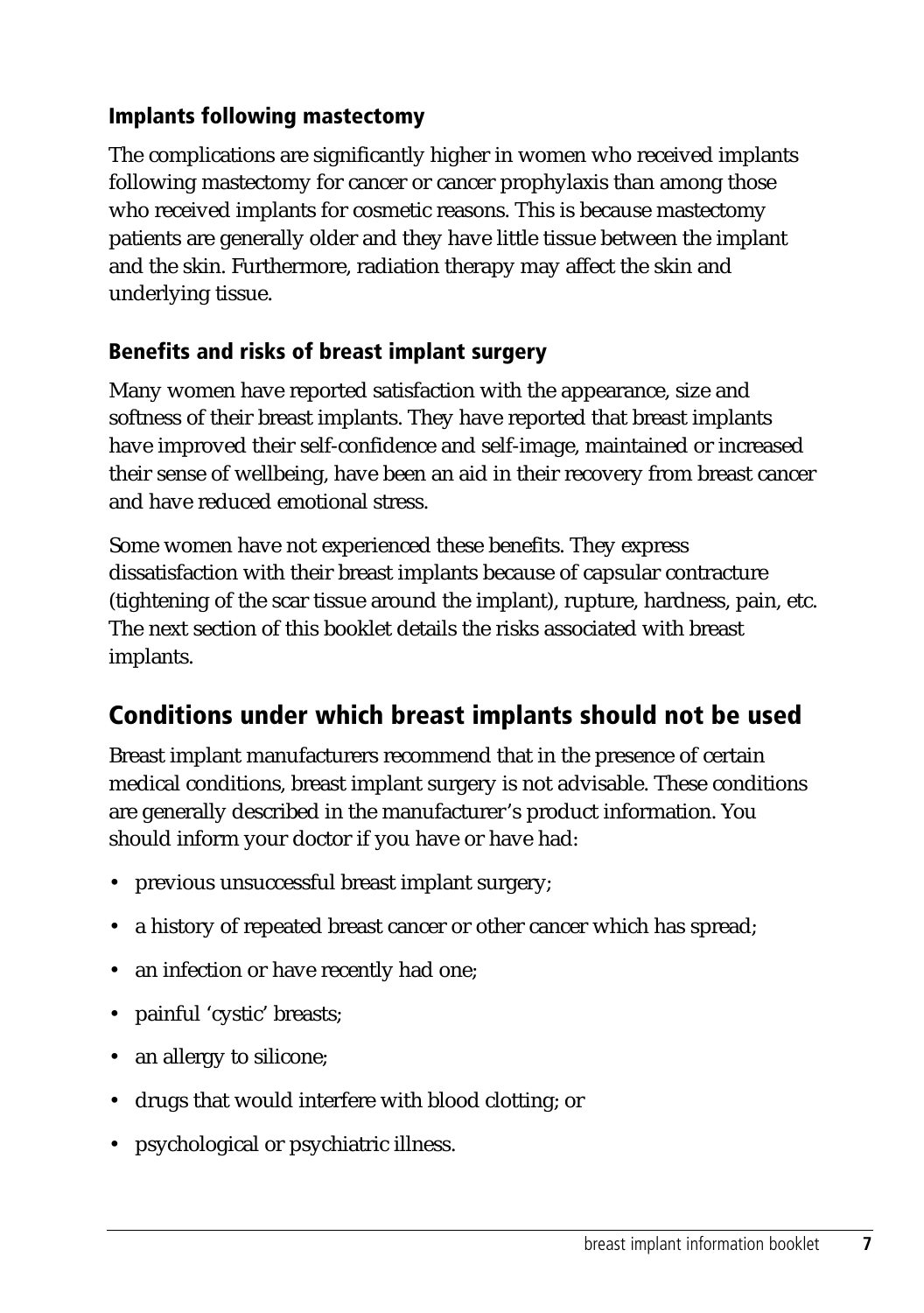<span id="page-15-0"></span>It is important that you read the product information relating to your particular implant and discuss any concerns you may have with your doctor or surgeon.

## **Breast implant surgery**

### **Placement**

An implant is placed behind your breast tissue either in front of or behind your chest muscle. The surgeon, in consultation with you, will choose the location depending on your physical characteristics.

### **Tissue expanders**

If you only have a small area of skin over your breasts, the surgeon may use an implant known as a tissue expander. Generally, tissue expanders are only used in women who have breast implants following mastectomy.

The tissue expander is a saline implant where saline is injected into the implant through a valve under the skin over a period of time until the skin stretches enough so that a permanent implant will fit. Tissue expanders come in two types: one type is removed once it becomes fully inflated and a permanent implant is put in place; the other type remains in your breast as a permanent implant once it has been inflated.

#### **Incisions**

There are three possible incisions (ie, cuts in the skin) through which a breast implant can be inserted:

- The most common incision is along the crease beneath the breast where it meets the chest wall (inframammary incision).
- Some surgeons prefer to make an incision around the nipple (periareolar incision).
- Other surgeons may prefer an incision in the armpit through which they can gain access to the chest muscle and place the implant either in front or behind that muscle (transaxillary incision).

Before surgery starts, marks are drawn on your skin to show where the cut will be made.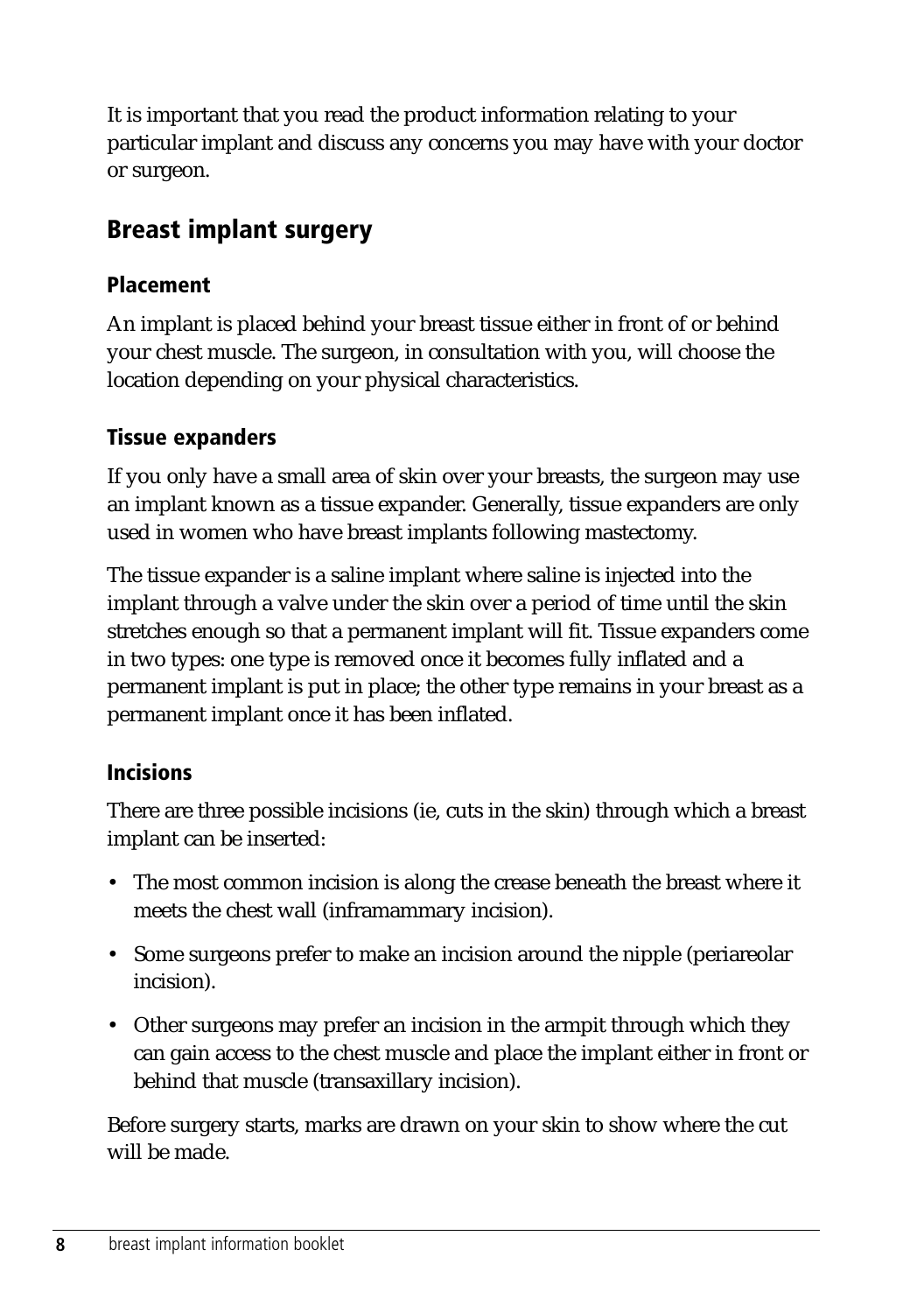<span id="page-16-0"></span>

*Implant incision location*

## **Anaesthetic**

A general anaesthetic is almost always given for breast implant surgery; in other words, you will be unconscious during the procedure. A local or regional anaesthetic can also be given for breast implant surgery. You should be aware that the anaesthetic itself adds a slight but important risk to the whole procedure.

## **After the operation**

It is very likely that you will have a drainage tube in place for a few days to allow any blood or fluid which may collect in the wound to escape.

## **How long will you be in hospital?**

The majority of breast implant surgery is performed as a day surgery procedure, ie, you enter hospital in the morning and go home in the afternoon. However, you may need to stay in hospital for 1-3 days if the surgery is complex or if you have a high risk of developing complications. Your stay may need to be longer if you have any complications after the surgery.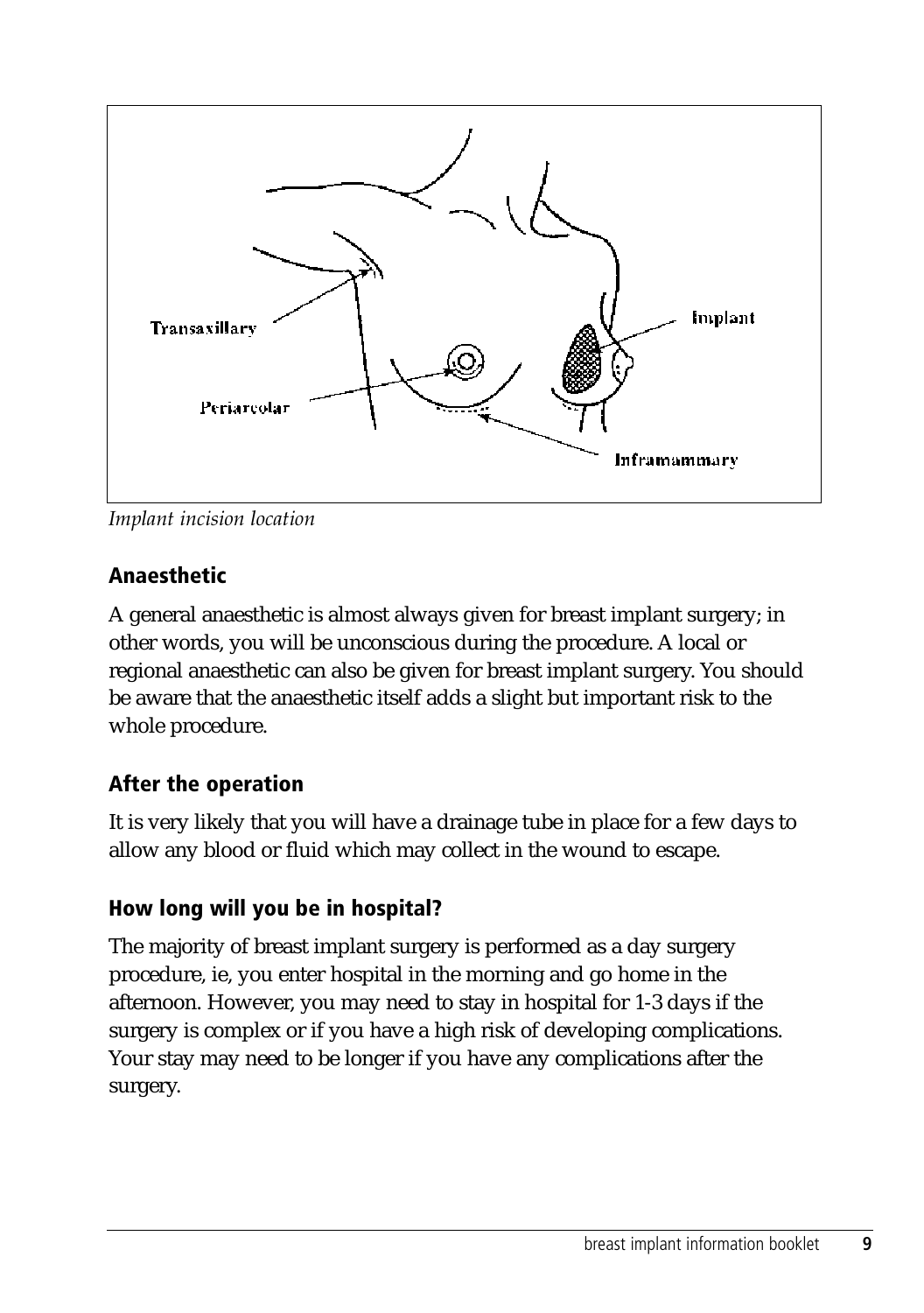### <span id="page-17-0"></span>**Post-operative care**

It is important that you discuss your care after the operation with your surgeon as the wound may take several weeks to heal.

## **Surgery complications**

There is a slight but important risk of death or brain damage from any general anaesthetic—about one death occurs in every 250,000 anaesthetics given to healthy people.

Other general complications which may occur in breast implant surgery are:

## **Infection**

Infection is possible in any operation, but is more difficult to cure when a foreign object (such as an implant) is introduced into the body. If you develop an infection you will need to see your doctor as soon as possible. You may need to have a further operation to remove the implant until the infection has cleared and then have your implant replaced. Although most infections can be treated successfully, infections can cause serious problems and may result in increased scarring. In a small number of cases these infections may come back.

## **Scarring**

You will have a scar where the surgeon has made the cut into your skin. The position, the length and the type of scar may vary according to a number of factors. Some patients develop red, thick scars known as keloid scars. You should discuss these factors with your surgeon.

## **Bleeding and haematoma formation**

Bleeding can occur after any operation. It usually happens soon after surgery and this is why the surgeon may use drainage tubes for a short time. A haematoma or blood clot may also form where the implant has been placed. If this happens, the haematoma may disappear by itself or you may need to have it surgically removed.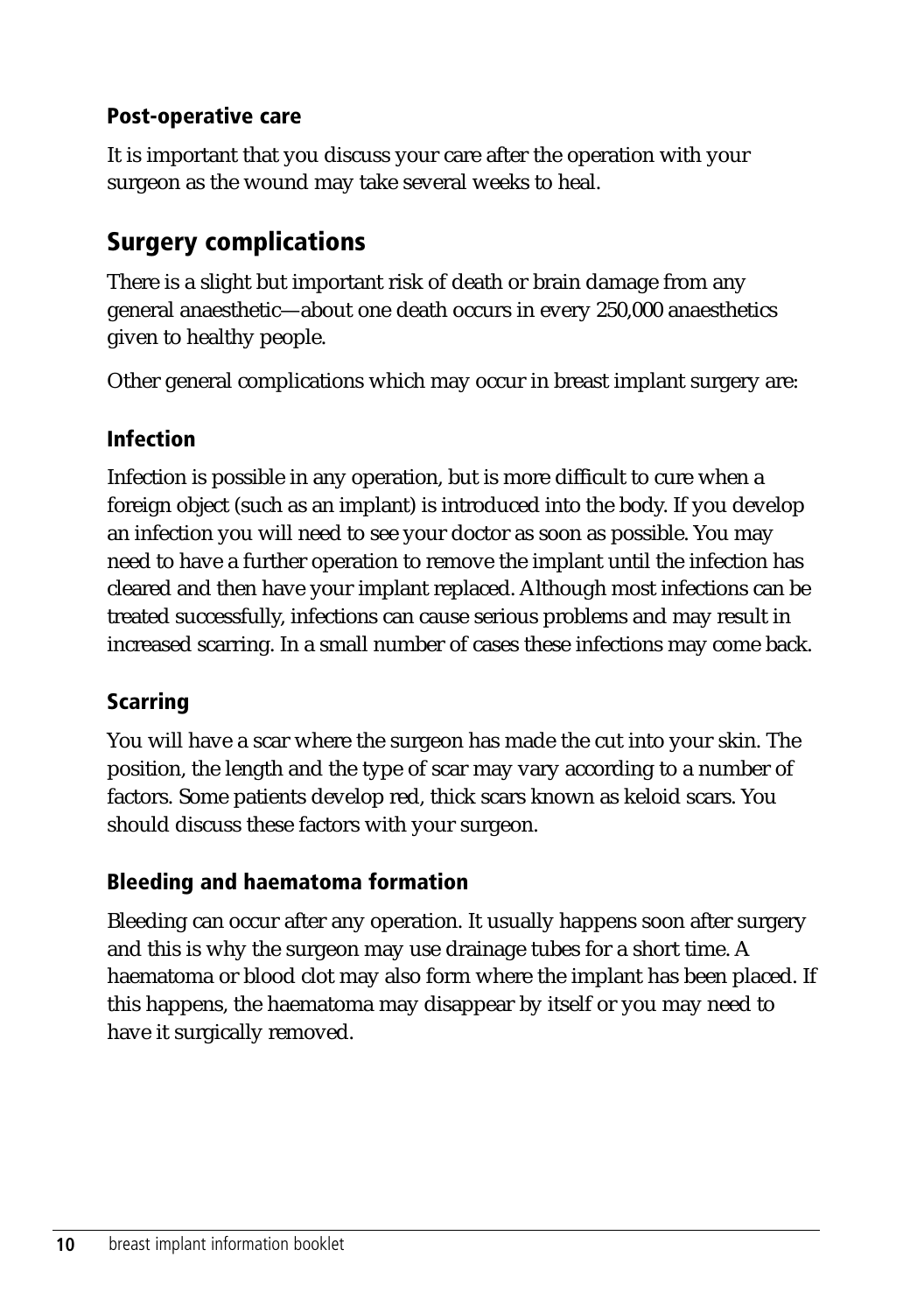#### <span id="page-18-0"></span>**Poor wound healing**

Wound healing may take longer if any of the following things happen: infection, bleeding, fluid accumulation, stitches being too tight, too large an implant, diabetes, improper support and pressure against the scar tissue.

#### **A breakdown of skin, known as necrosis**

This may be due to thinness of the skin flap over the implant or trauma to the skin during surgery. Sometimes this may require removal of the implant.

#### **Incorrect implant size, inappropriate location of scars or misplacement of implants**

This can happen if the measurement of your chest is not done or not measured accurately. The position, the length and the type of scar may vary according to a number of factors. You should discuss these factors with your surgeon.

#### **Wrinkling of the implant**

Visible and palpable wrinkling may occur with saline implants. It occurs more commonly in thin women.

#### **Visible or palpable implants**

In women with little breast tissue the implant may be obvious on looking at the breast or it may be easily felt as a foreign object.

#### **Pain**

Pain and discomfort occur in the first few days following surgery. Very occasionally severe pain associated with arm movement has been reported. Pain may later occur with the development of capsular contracture.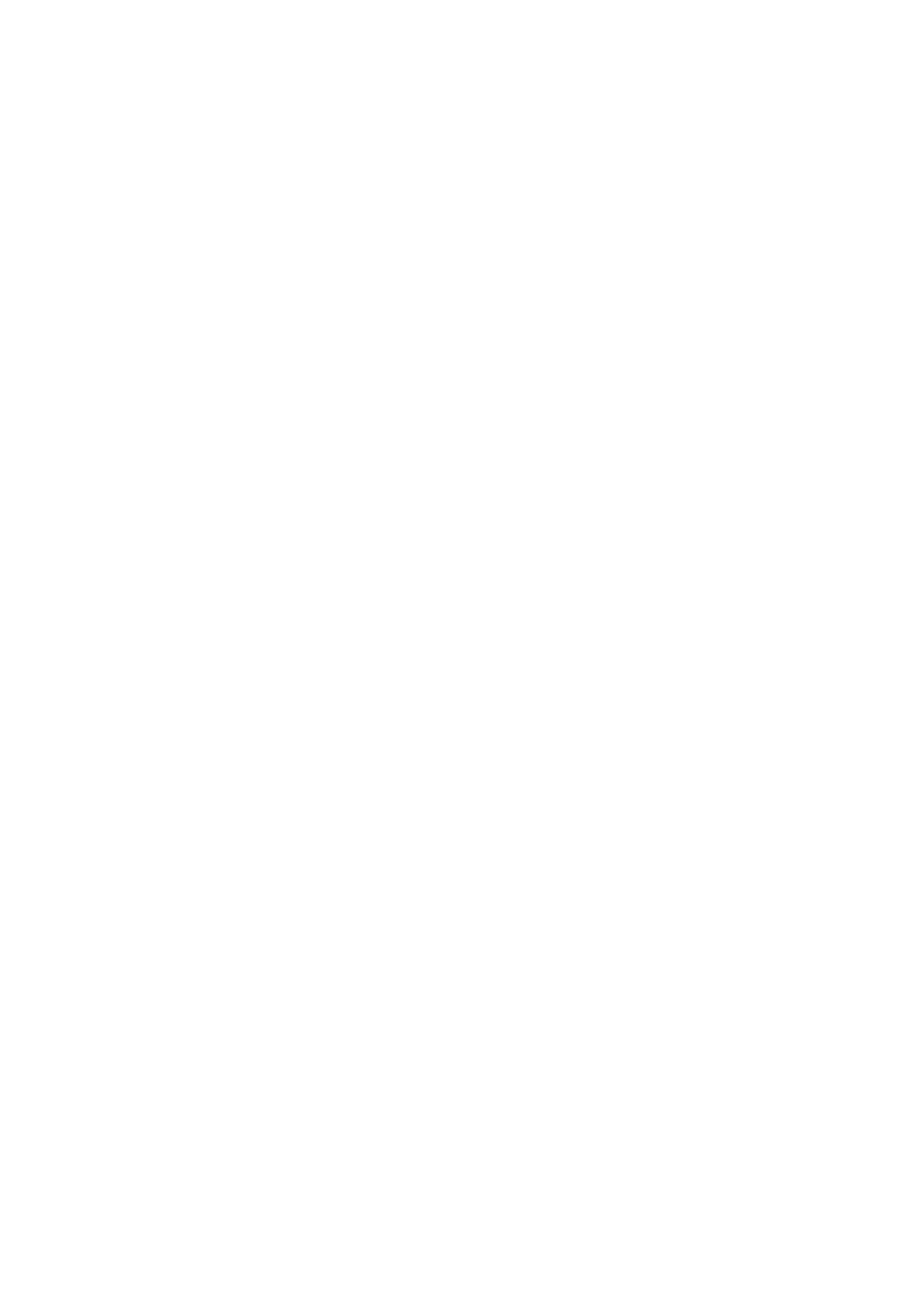## <span id="page-20-0"></span>**3. Issues associated with breast implants**

There are risks associated with any device that is implanted. Fewer complications are experienced by women who received implants for cosmetic reasons than by those who received implants following mastectomy for cancer or for cancer prevention.

## **Local complications**



#### **Capsular formation and contracture**

*The gradual changes that may occur from contracture formation around a breast implant.*

- *a. The initial triangular-cone form.*
- *b. Contraction of the fibrous capsule forms an ovoid form.*
- *c. Continued contraction and thickening of the capsule produces buckling at the top and a rounded form.*
- *d. Opening of the capsule and releasing the tension restores the original triangularcone form.*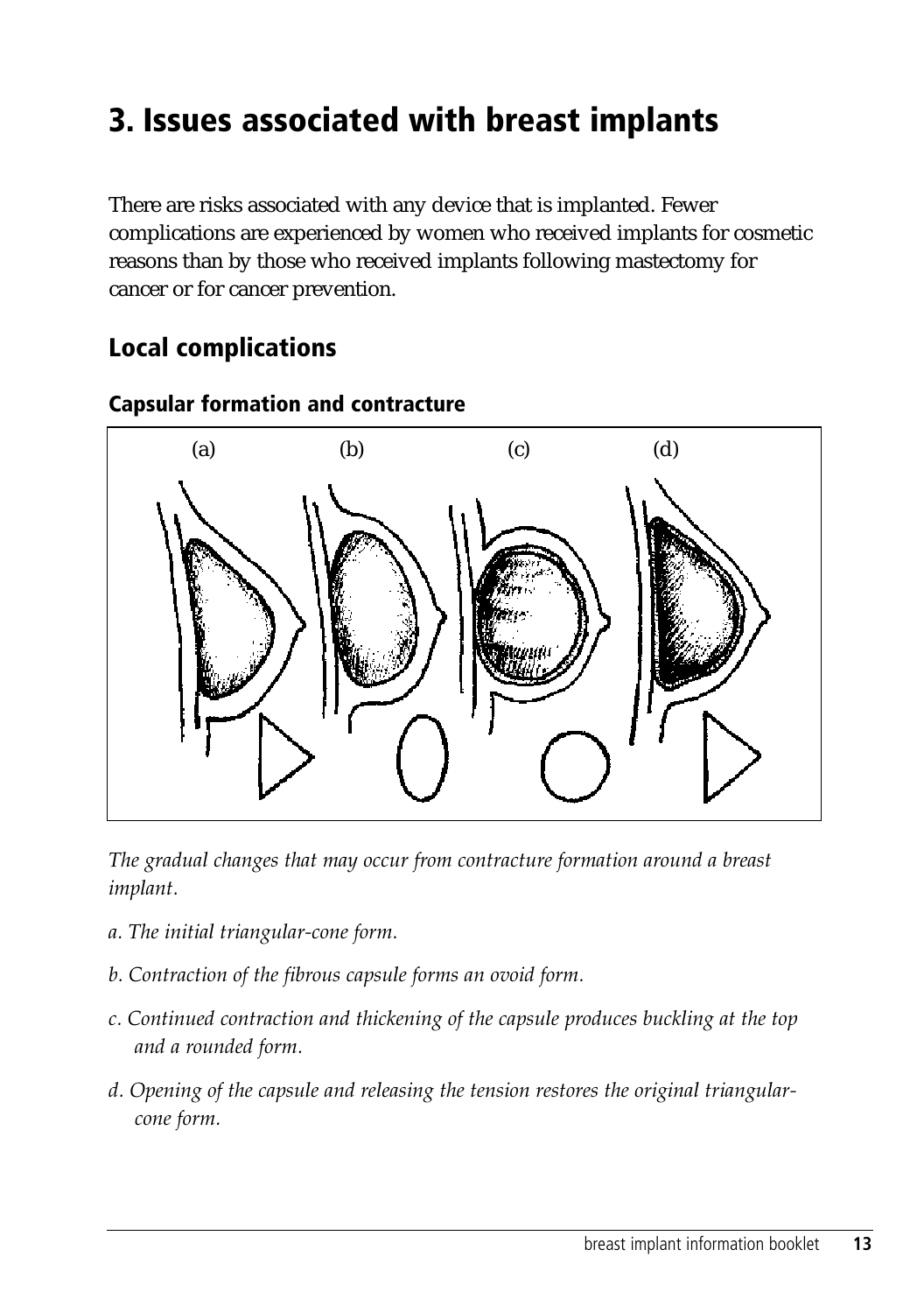The body's normal response to a foreign body (such as a breast implant) is to form a shell or a capsule of scar tissue around it. This scar tissue may tighten or contract and may cause:

- extreme hardening of the breast;
- pain—ranging from mild discomfort to severe pain;
- extreme sensitivity to touch;
- wrinkling or distortion of the breast; or
- movement or displacement of the implant.

Capsular formation and contracture is the most common local change after implantation. Contractures can occur weeks or years after implantation. The body's response to any foreign object varies greatly from person to person. How much the capsule will contract, if at all, is hard to predict.

If the capsule surrounding the implant contracts or shrinks evenly then the breasts will look even, but will be firm. If the capsule contracts unevenly then one or both of the implants may be pushed out of place and the breasts will look uneven. Where excessive capsular contracture occurs, the breast can become hard, look deformed and pain can result. If this happens you may need to have a further operation to have the capsule and/or implant removed.

Other less common results of capsular contracture are increased gel diffusion or rupture of your implants. It is possible that the implant may be pushed through the capsule which surrounds it, but this is rare. Sometimes calcium salt deposits may be found in the capsule. This is called calcification. These deposits may make it difficult to detect early breast cancer on mammography.

There is no single cause of capsular contracture. It is believed, however, that many factors can contribute to it, including infection, swelling of the tissue because of bleeding, lack of drainage around the site of the incisions, use of the wrong implant size, implant surface characteristics and the body's reaction to the implant.

The following procedures are used for the treatment of capsular contracture once it occurs:

• 'Open capsulotomy' is a surgical procedure whereby the surgeon cuts the capsule to relieve capsular contracture.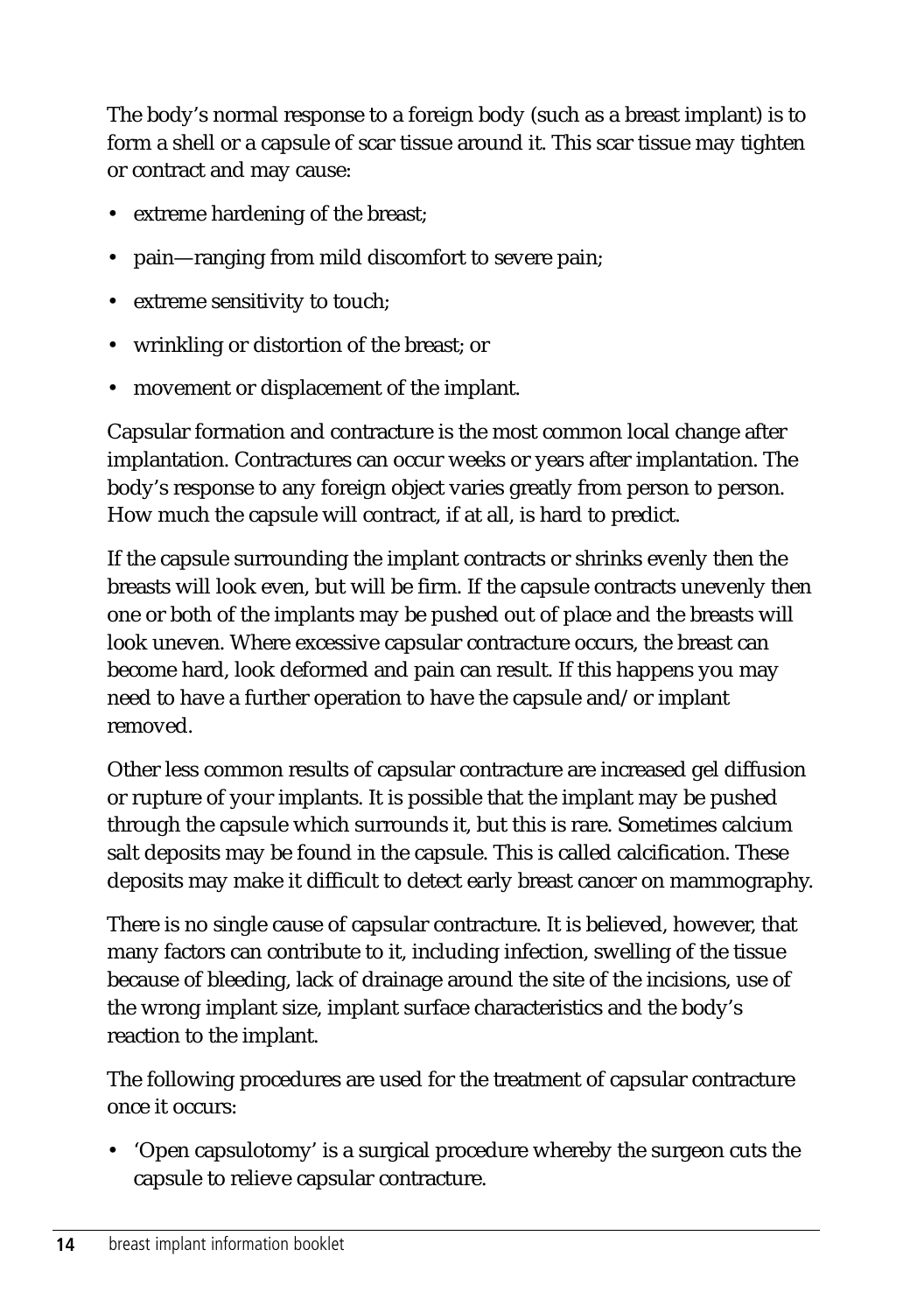- <span id="page-22-0"></span>• 'Capsulectomy'. This is a surgical procedure whereby the surgeon removes the scar tissue surgically.
- 'Closed capsulotomy'. A procedure in which the surgeon externally manipulates and squeezes the breast to break down the capsule surrounding the implant. This procedure has been used in the past and is no longer recommended, as it is known to cause the implant to rupture with subsequent escape of silicone gel into the surrounding tissue.

With the first two procedures, even though capsular contracture is relieved, in up to 50 per cent of women the contracture happens again.

#### **Implant rupture and gel leakage**

Rupture of your implant **MAY** occur without warning or **MAY** occur as a result of:

- injury;
- normal wear and tear of implant envelope;
- closed capsulotomy (a technique that uses manual pressure to break up fibrous scar tissue around the implant);
- implant age; or
- mammography (breast X-rays).

If a silicone gel implant ruptures, the gel is usually contained within the capsule around your implant. Sometimes, the gel does not remain within the capsule, and may be found in nearby breast tissues. Some of the silicone gel may travel (migrate) to the draining lymph nodes. However, with improved modern implants this migration of silicone is diminished. Current research does not indicate any adverse effects from this 'free' silicone gel, except the presence of some local enlarged lymph nodes. There is no evidence that this silicone gel can also travel to other body tissues.

In some cases implant rupture can occur in the absence of any symptoms. However, when symptoms occur they may include:

- lumps in the breast, or decreased breast size;
- distorted shape of the breast;
- asymmetry; or
- pain (sometimes characterised by burning) or tenderness.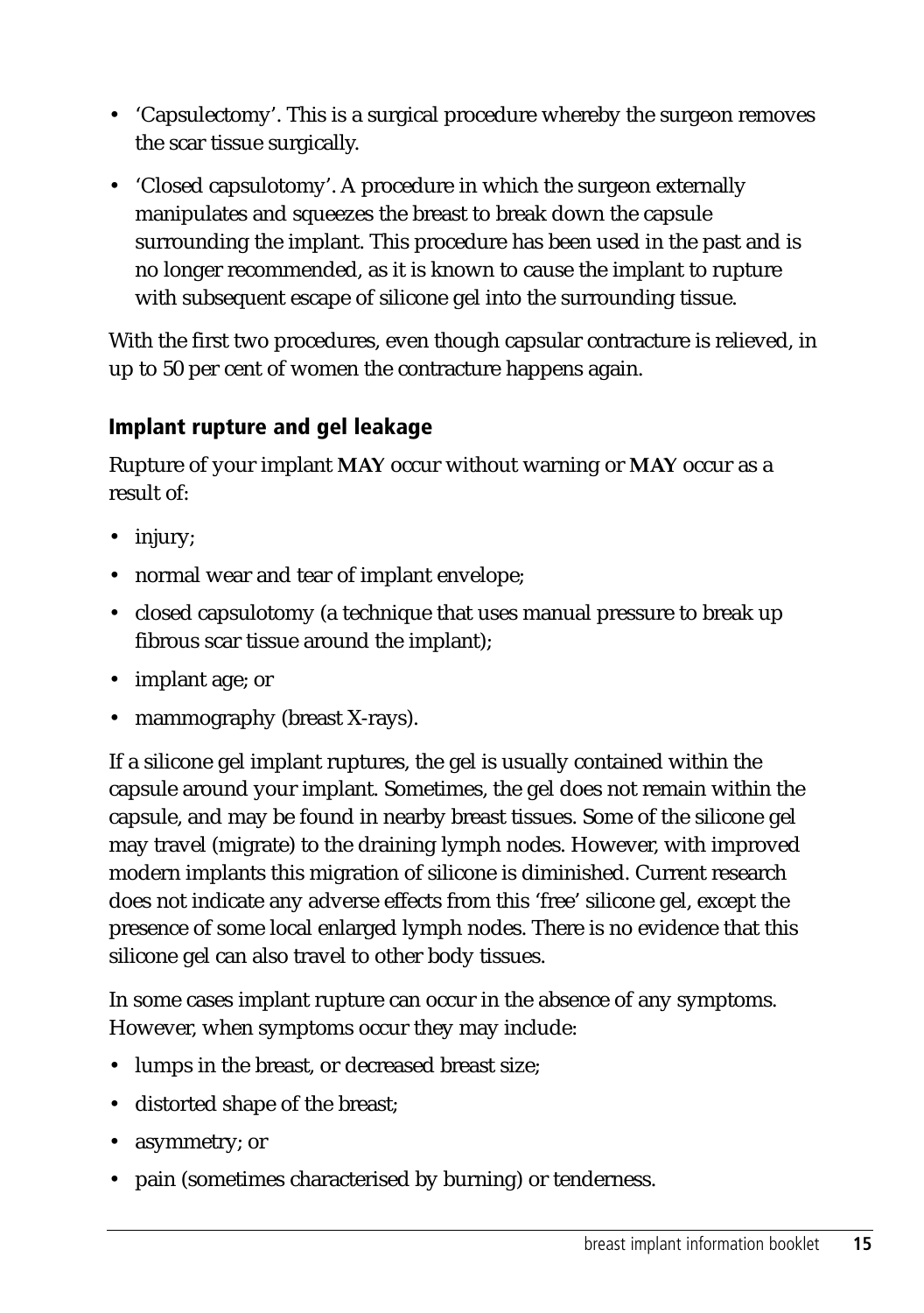<span id="page-23-0"></span>You are advised to see your doctor if you notice these symptoms, or if you think your implant may have ruptured. In such cases, removal of the implant may be necessary.

Clinical examination alone is not accurate enough to diagnose a ruptured implant. Rupture and leakage of silicone gel implants can often be seen on mammograms (special X-rays of the breasts). If the mammogram shows that your implant has ruptured it will need to be removed and/or replaced. Other methods for determining whether the implant has ruptured are ultrasonography, computer-aided tomography (CT Scan) and magnetic resonance imaging (MRI). Your doctor would be able to advise you on the best method in your case.

While it must be stressed that an implant can rupture any time after insertion, the risk of rupture increases with the age of the implant. Studies have shown that there is an increased risk of rupture 8 to 10 years after implantation. The published figures of rupture rates vary greatly from a low of 5 per cent to a high of 95 per cent depending on how many years after surgery women are checked, age of women with implants in the study, and tests used for rupture diagnosis. Modern implants have a thicker envelope and are filled with a high viscosity silicone to reduce the possibility of rupture.

## **Gel diffusion**

Rupture of the implant is not the only means by which silicone may escape to the surrounding tissues. Silicone may diffuse through the implant envelope in the absence of a tear. Although it is silicone fluid, not the gel, which passes through the intact implant shell, the name 'gel diffusion' or 'gel bleed' has often been used to describe this situation.

Although most of this gel diffusion will be absorbed by the capsule surrounding your implant, some of the silicone will be taken up by macrophages which are the 'scavenger' cells of the body's immune system. Normally, these cells try to destroy foreign material such as bacteria. But if the material (such as silicone) cannot be destroyed, it is carried to the lymph glands by the macrophages.

It is very difficult to find out how much gel diffusion is occurring from your implant. The microscopic particles of silicone are too small to be detected by mammography, ultrasound, computer-aided tomography (CT Scan) or magnetic resonance imaging (MRI). However, these tests can be useful if larger amounts of silicone gel have diffused out of the implant. Your doctor would be able to advise you on the best test in your case.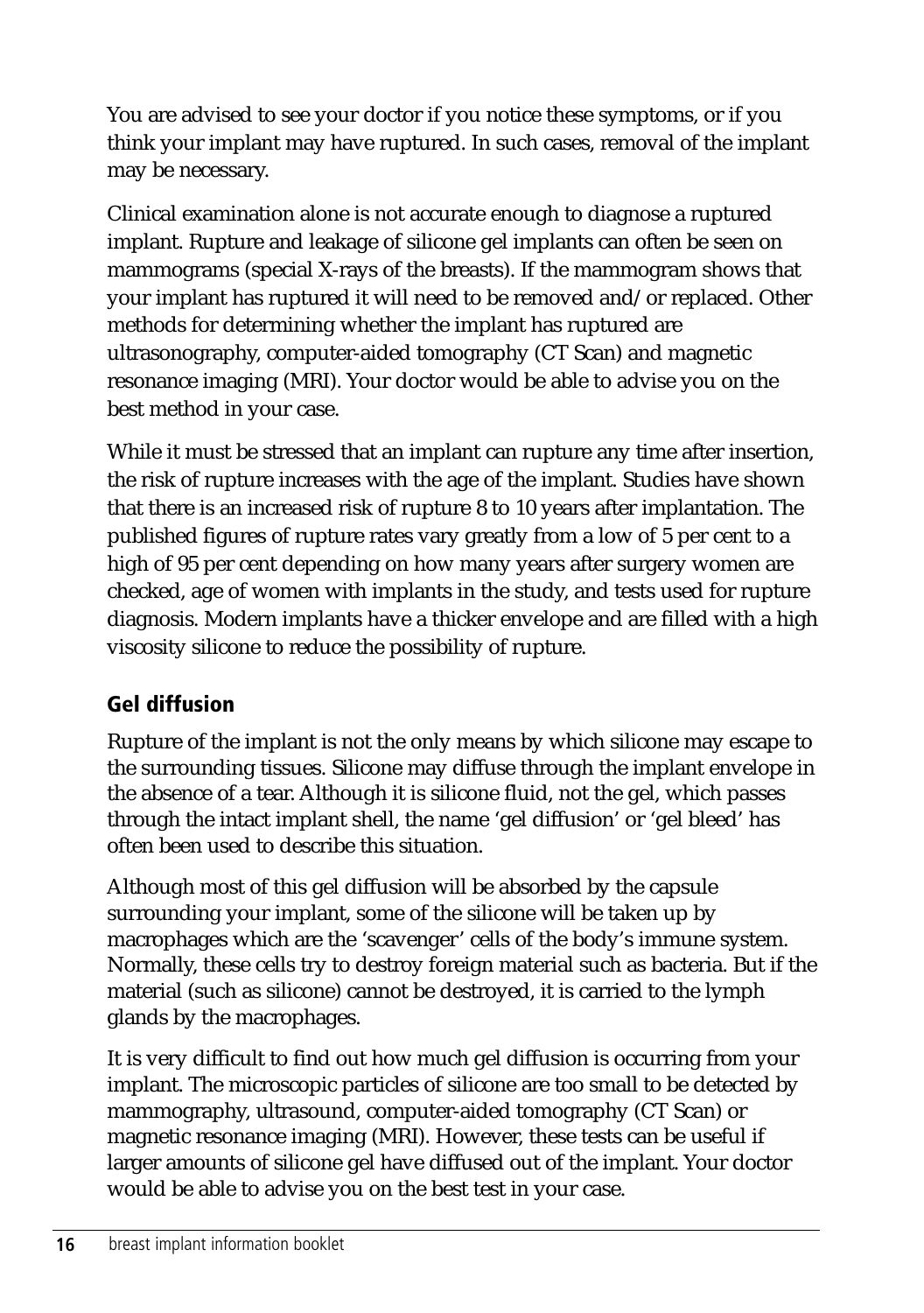#### <span id="page-24-0"></span>**Granulomas**

Where silicone gel leaks into the breast and other nearby body tissues including the lymph nodes, small reactive lumps may sometimes form. If there is a large amount of leaked silicone then larger lumps may form. These lumps are described as granulomas and are usually associated with implant rupture. They are not cancerous but it may be difficult to distinguish them from cancers. Therefore, these breast lumps should be examined by your doctor. This may involve removal of some breast tissue (biopsy) to determine if it is a cancer. Before undergoing a biopsy, you must be sure that your doctor knows that you have or have had breast implants.

#### **Changes in nipple and breast sensation**

Any operation on the breast may result in changes in nipple or breast sensation. The breast and nipple may become painfully sensitive or may lose all sensation. In most cases these changes are temporary but in as many as 5 per cent of women, changes in nipple sensation can be permanent. You should discuss this possibility with your surgeon.

## **Autoimmune and connective tissue disease**

The immune system helps the body recognise and fight infection and toxic and foreign materials. Sometimes the body forms antibodies that react to its own tissues as though they are foreign objects. These antibodies are called autoantibodies (antibody against self).

There is a group of disorders, called autoimmune diseases, in which the immune system reacts in this way, eg, systemic lupus erythematosus (SLE), rheumatoid arthritis and scleroderma. Several large studies have failed to establish a link between silicone breast implants and well-defined connective tissue diseases including scleroderma. Even though not many studies have been carried out, current high quality literature suggest that there is no association between breast implants and connective tissue disease-like syndromes (atypical connective tissue diseases). Moreover, it is difficult to define atypical connective tissue diseases. These diseases seem to occur at the same rate in women with or without breast implants, which makes it difficult to decide whether breast implants play a role in the development of such diseases.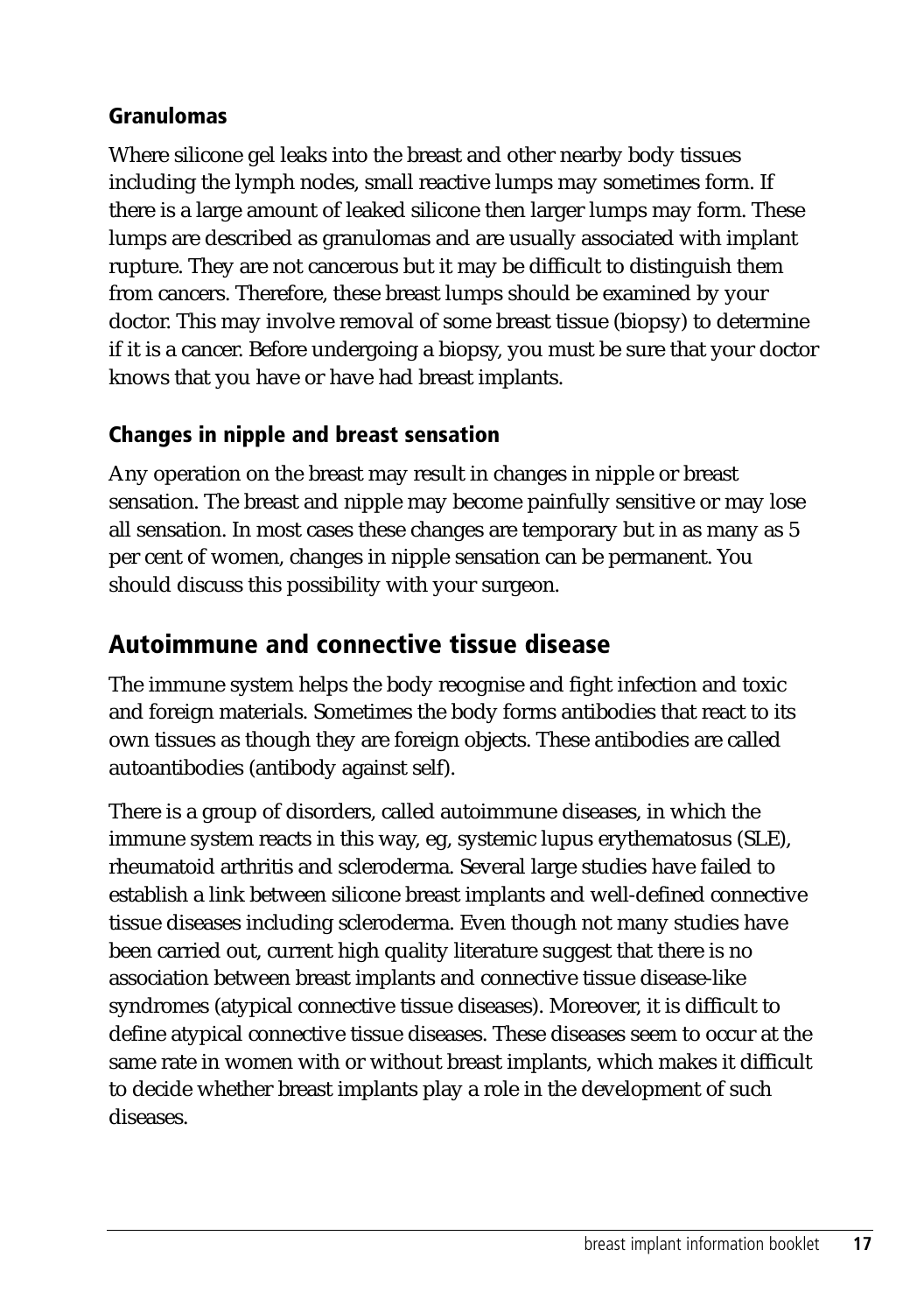<span id="page-25-0"></span>Autoimmune disease can cause long-term, serious health problems. Symptoms include pain and swelling of joints; tightness, redness or swelling of the skin; swollen glands or lymph nodes; unusual and unexplained fatigue; swelling of the hands and feet; and unusual hair loss. Generally, people who have these relatively rare connective tissue disorders experience a combination of these and other symptoms. If you experience any of these symptoms you should see your doctor, who will give you a thorough physical examination. Laboratory tests may also be needed. These conditions may occur coincidentally with a breast implant.

## **Antibodies**

Antibodies to silicone have apparently been detected in silicone implant recipients and in people who had not received medical silicones. These antibody assays (tests) are difficult to do accurately and there are very limited studies on them.

Some large, sophisticated research laboratories are able to detect the presence of silicon in the blood, body tissues and urine, but the significance of these test results is unknown. Silicon and silicone are found in many products including food, medicines and cosmetics. Current testing methods cannot determine whether the silicon came from the implant or another source.

## **Breast cancer**

There is no medical evidence to date to show that women with breast implants have a higher chance of getting cancer, including breast cancer. No studies have established a link between silicone gel-filled breast implants and cancer. Long-term clinical studies are not completed, but the risk of breast implants causing cancer would be extremely small. Breast implants may interfere with mammograms which assist in the early detection of breast cancer (See Section on *Mammography* on page 22).

## **Breast feeding and children**

There is no medical evidence to show that breast implants interfere with breast feeding. However, breast surgery may affect the shape, function and sensation of the nipple and surrounding breast tissue. This may make it difficult for you to breast feed. It is suggested that you discuss any possible problems with your doctor or midwife.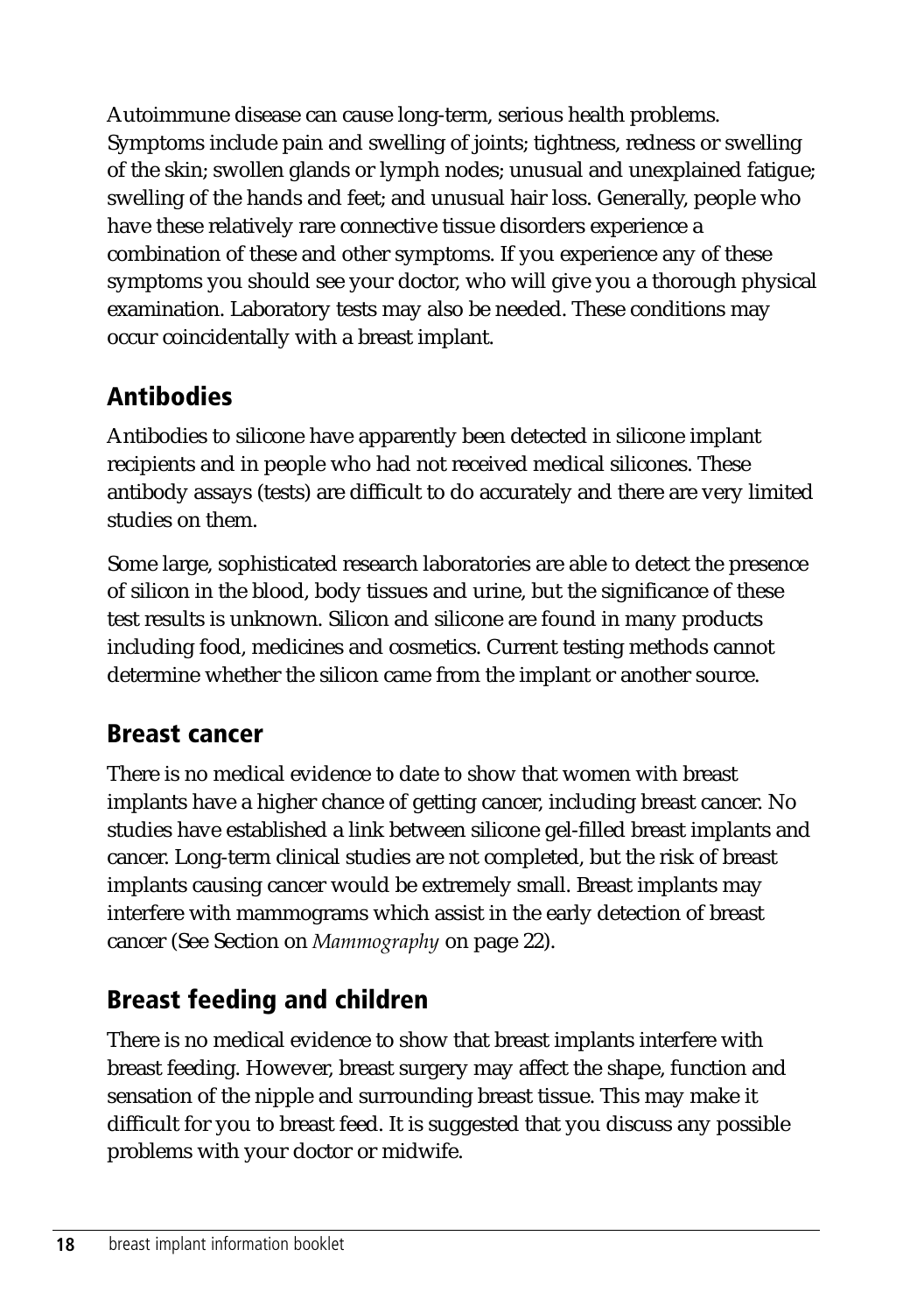<span id="page-26-0"></span>There have been no studies to show whether silicone from breast implants is present in breast milk, or whether if swallowed, silicone is absorbed by babies or passes through them. There is no evidence that if silicone is absorbed it will cause illness in the child. It is worth noting that silicone is used as a lubricant in syringes and no known complications have been reported amongst diabetic children who are being injected daily.

## **Birth defects**

There is no evidence that silicone gel-filled breast implants cause birth defects.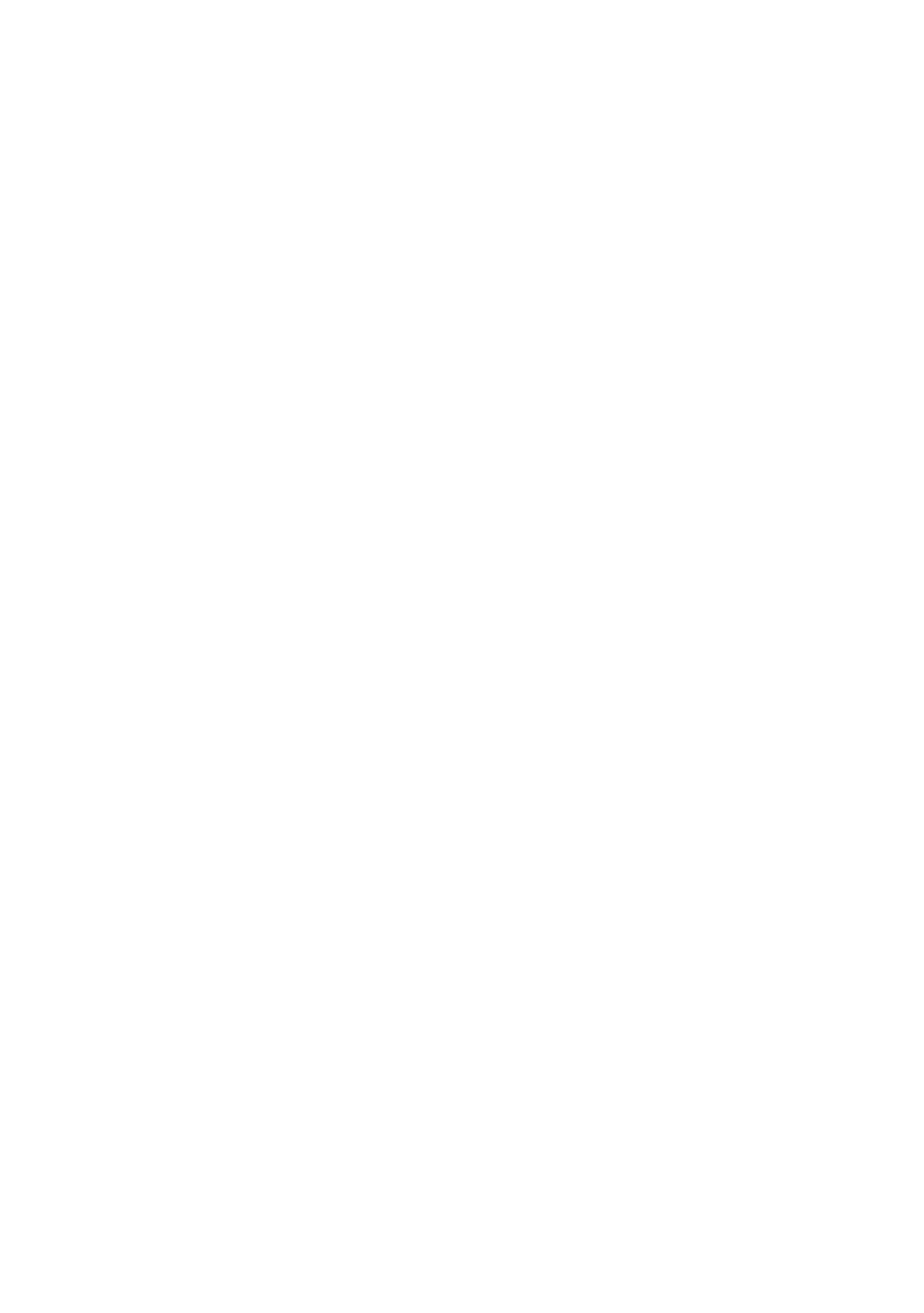## <span id="page-28-0"></span>**4. Living with breast implants**

## **Checking your implants**

All women with breast implants should practise breast self examination and have an annual clinical examination by their doctor. Your doctor may recommend you have a mammogram and/or ultrasound to check your implants, but this is not always necessary.

If you have any unusual breast symptoms, you should see your doctor to find out what is causing them and to discuss available treatments.

Many women (including women with breast implants) experience symptoms due to normal hormone changes during their menstrual cycle. These symptoms may include discomfort, pain and swelling of parts of the breast. These symptoms do not mean that you have implant problems. However, if you have these symptoms for any length of time you should see your doctor.

You should also see your doctor if you notice:

- a lump;
- in-drawing or dimpling of the skin on your breast or nipple;
- a nipple discharge (fluid coming out of the nipple);
- a change in the position or shape of your implant; or
- if you have had a recent injury to your breast.

If your implant has been damaged, it may need to be removed.

#### **Screening for breast cancer**

Although, there is no evidence to date that women with breast implants have a higher risk of getting breast cancer, the risk of developing breast cancer increases with age for all women. Early detection increases the likelihood of successful treatment.

It is recommended that all women practise regular breast self examination and have an annual examination by a doctor. Women over the age of 50 should have a screening mammogram every two years to detect early breast cancer.

You should discuss this with your doctor.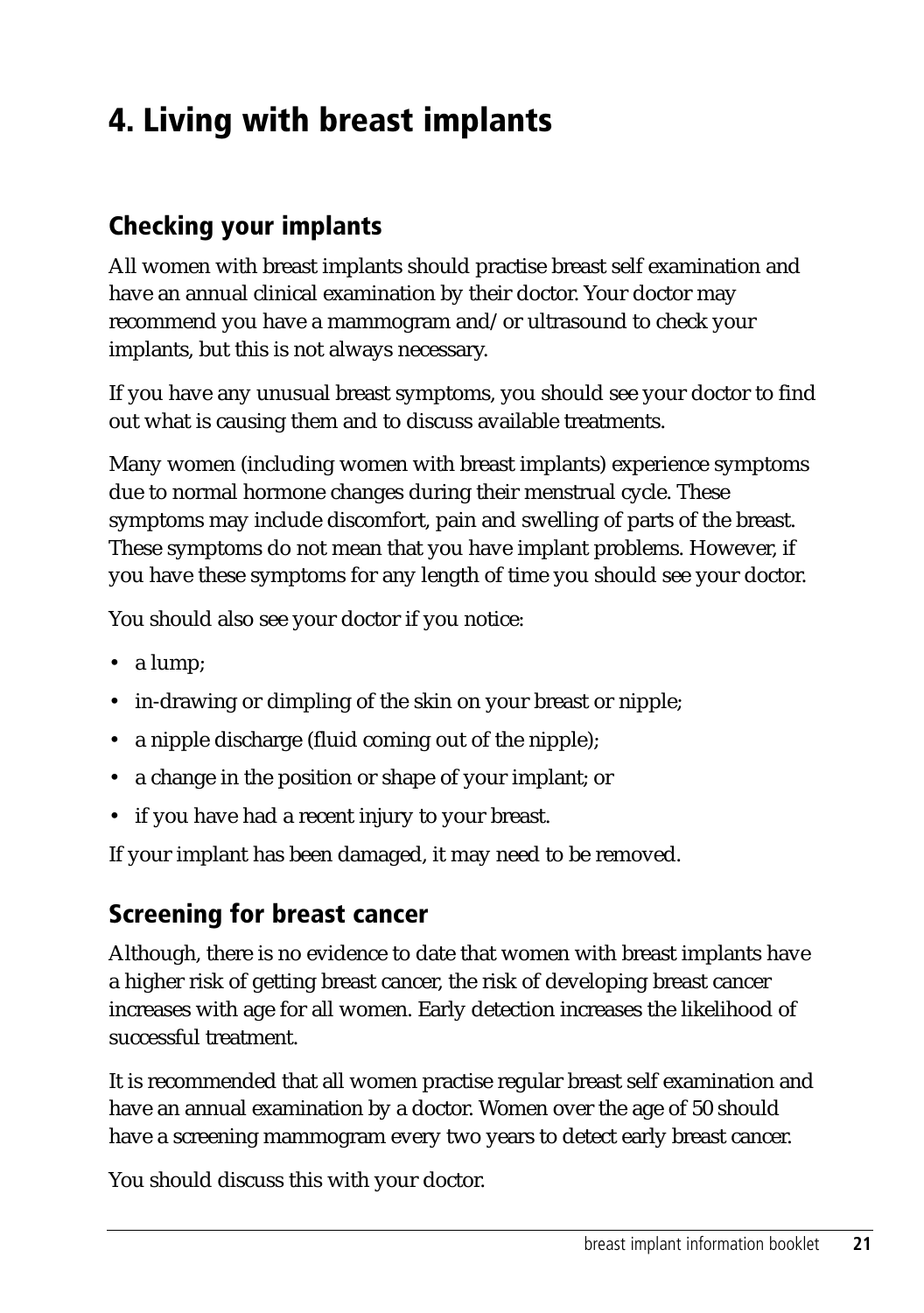#### <span id="page-29-0"></span>**Breast self examination**

All women should examine their breasts each month. Breast self examination includes looking at your breasts in a mirror both when your chest muscles are tightened by pressing your hands on your hips, and when the muscles are relaxed. Look for any changes in the shape of your breast. Then go over the entire breast, including the 'tail' which reaches up into your armpit, gently 'palpating', that is, pressing the breast against your chest wall and feeling for any lumps or thickening which was not there before. If you notice anything you think has changed, see your doctor. Brochures which explain how to perform breast self examination may be obtained from women's health services, your local breast clinic or your doctor. Ideally, you should seek oneto-one instruction from a suitably qualified health worker.

You may find it difficult to feel your breast tissue depending on the position of your implant and particularly if the capsule around your implant has contracted.

## **Clinical examination**

Clinical examination by your doctor includes looking at your breasts with your chest muscles tensed and then relaxed, followed by careful 'palpation'.

If anything unusual is found, your doctor may suggest you have a mammogram to help in the diagnosis of any changes in your breasts. If you have very little breast tissue lying over your implant, or if you have tightly contracted capsules, mammography is not usually as useful or effective.

## **Mammography**

The most effective way of detecting breast cancer at present is mammography. A mammogram is a special breast X-ray. However, mammography is not as useful in women with breast implants because the implant shows up on the X-ray as a dense shadow which may hide small cancerous tumours.

How useful mammograms can be depends on the position of your implant and how far it can be pushed against your chest wall so that your breast tissue can be compressed separately from your implant. This is virtually impossible if you have tightly contracted capsules around your implants. In such cases, mammograms would be of little use. If your breasts are soft, however, and your implant is positioned under your chest muscle, most of your breast tissue can be X-rayed and mammograms can be useful.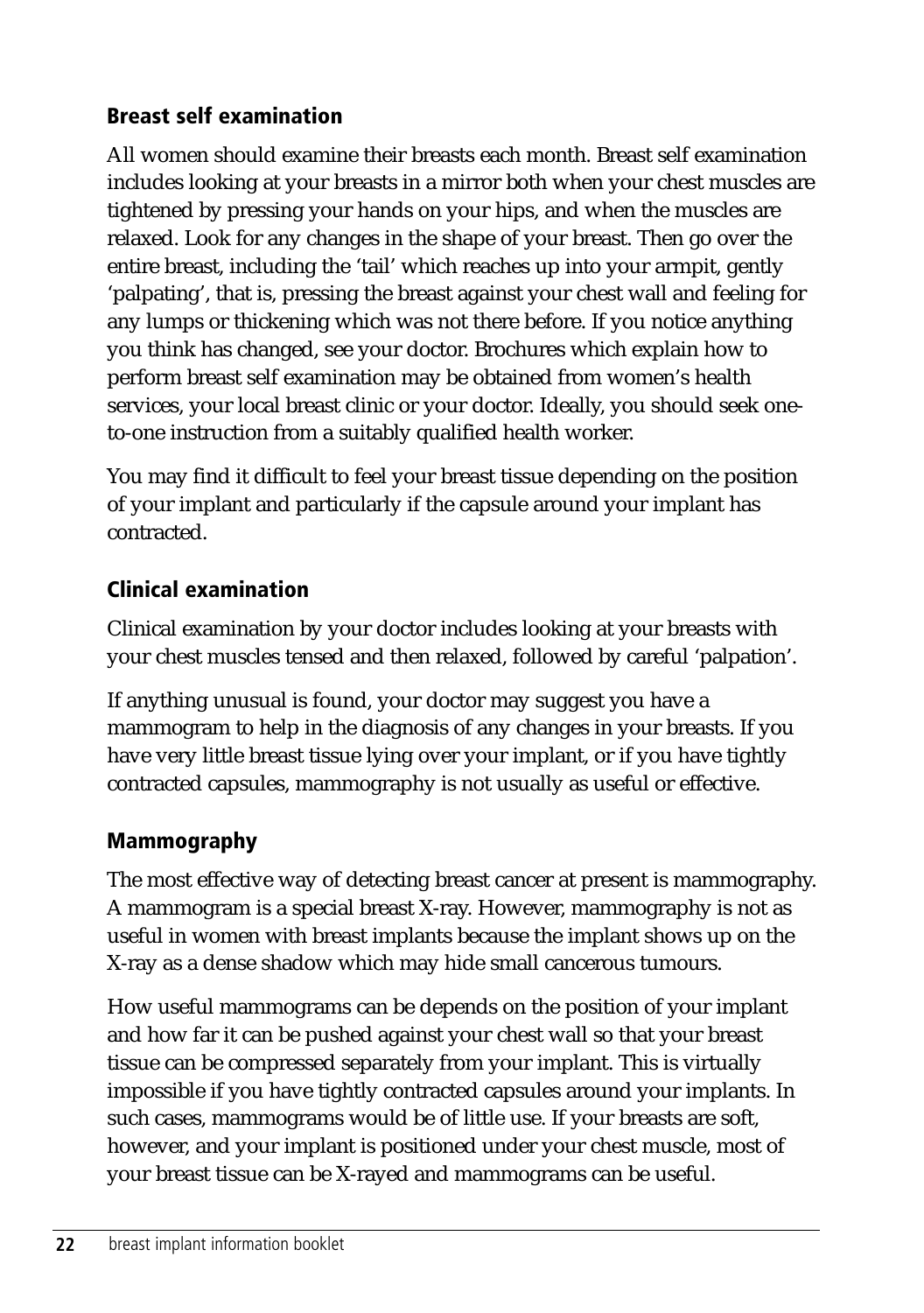<span id="page-30-0"></span>To make sure you get the best mammogram possible, it is important that you tell the radiographer (person taking the X-rays) that you have breast implants as special techniques will need to be used to help show as much of your breast tissue as possible. It has been suggested that women older than 30 years of age considering breast implant surgery have mammography before and after implantation. It is especially important for women who are at high risk of developing breast cancer to consider this before having implants. The earlier cancer is detected, the better the chance for a cure. The Royal Australasian College of Radiologists (RACR) has set out guidelines for detection of breast cancer in patients with breast implants. Written guidelines exist at the State/ Territory level for screening women presenting with breast implants at BreastScreen Australia services.

There have been limited studies on the effects of mammography on breast implants. The available information shows that the actual X-ray used in mammography does not cause damage to the implant. However, the pressure applied by the mammography machine could damage the implant, causing rupture or increased gel diffusion. The risk of this is considered to be very small.

BreastScreen Australia provides free screening mammograms every two years for women over the age of 50. Screening mammograms are for women who do not have any symptoms of breast disease. If you detect a change in your breast such as a lump, nipple discharge or dimpling of the skin, you should see your doctor as soon as possible.

The results of screening women in the age group 40-49 years indicates a small but significant reduction in mortality when asymptomatic women in this age group are screened regularly. For women under 40, there is no evidence of benefit from screening mammography. BreastScreen Australia services are not intended for use by women to check the condition of their breast implants.

## **Removal and replacement of implants**

A decision to have your implants removed or replaced is a personal decision which should be made in consultation with your doctor or surgeon. In making this decision you should find out the condition of your implant but you should also consider other factors such as:

• your current health;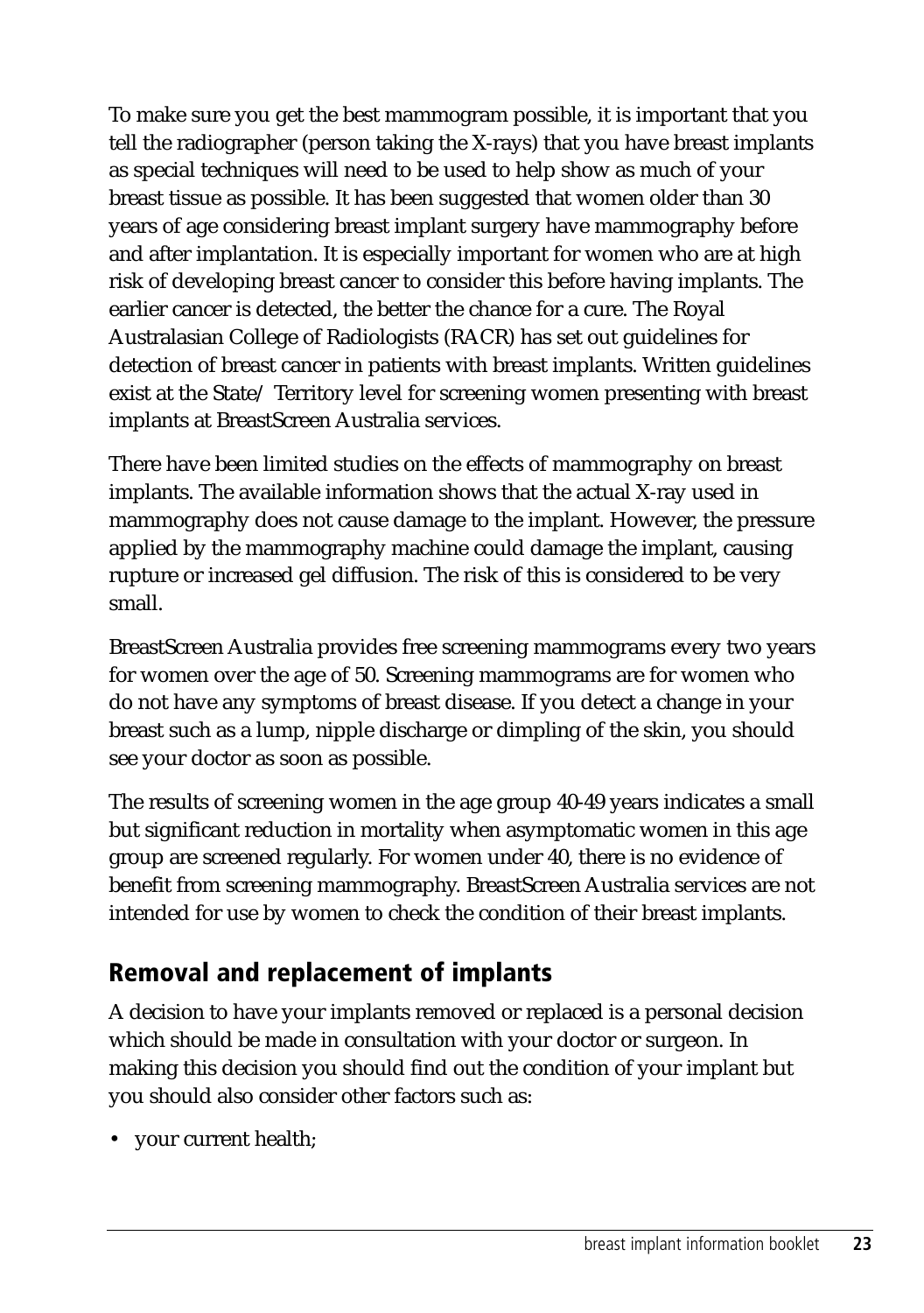- any concerns you have about the long term effects of keeping your implants; and
- the possible complications and risks of surgery.

Generally, doctors only recommend removal of implants if you are experiencing specific health problems such as rupture, extreme capsular contracture, constant pain or infection that will not clear up.

You may also need to consider whether you should have the capsule which surrounds your implant removed at the same time. If you decide to have your implants removed because of concerns about the effect of silicone on your health, then it may make sense to have the capsule removed as this is where the silicone is likely to be. However, some doctors say that removal of the capsule is unnecessary and that it increases the chances of bleeding during and immediately after the operation. You should discuss any concerns you have about removal of the capsule including the risks and benefits with your surgeon.

Removal of your implant will also carry the usual risks involved in any operation (eg, bleeding, infection, scarring and the risk associated with anaesthetic). Your implant may also rupture as it is being removed. If your implant has already ruptured prior to the operation, the surgery to remove the escaped silicone gel may also involve the removal of some breast tissue.

Other possible surgery includes 'flap reconstruction' which involves taking skin, muscle and other tissue from other parts of your body to build a new breast. This is a complicated procedure and involves lengthy surgery. It is usually only performed where women have had a mastectomy.

Following the removal of your implant, you may have some disfigurement of your breasts, involving loose skin and compacted breast tissue in the area around your nipple. To improve this appearance, a surgical procedure called a mastopexy or breast 'lift' can be performed. There are risks associated with this procedure including infection, bleeding and scarring.

The TGA operates an Incident Reporting Scheme (see Section: *List of contacts* on page 35) where you should report any problems you have had with your implants. This will help the TGA track the types of problems experienced with individual implant types.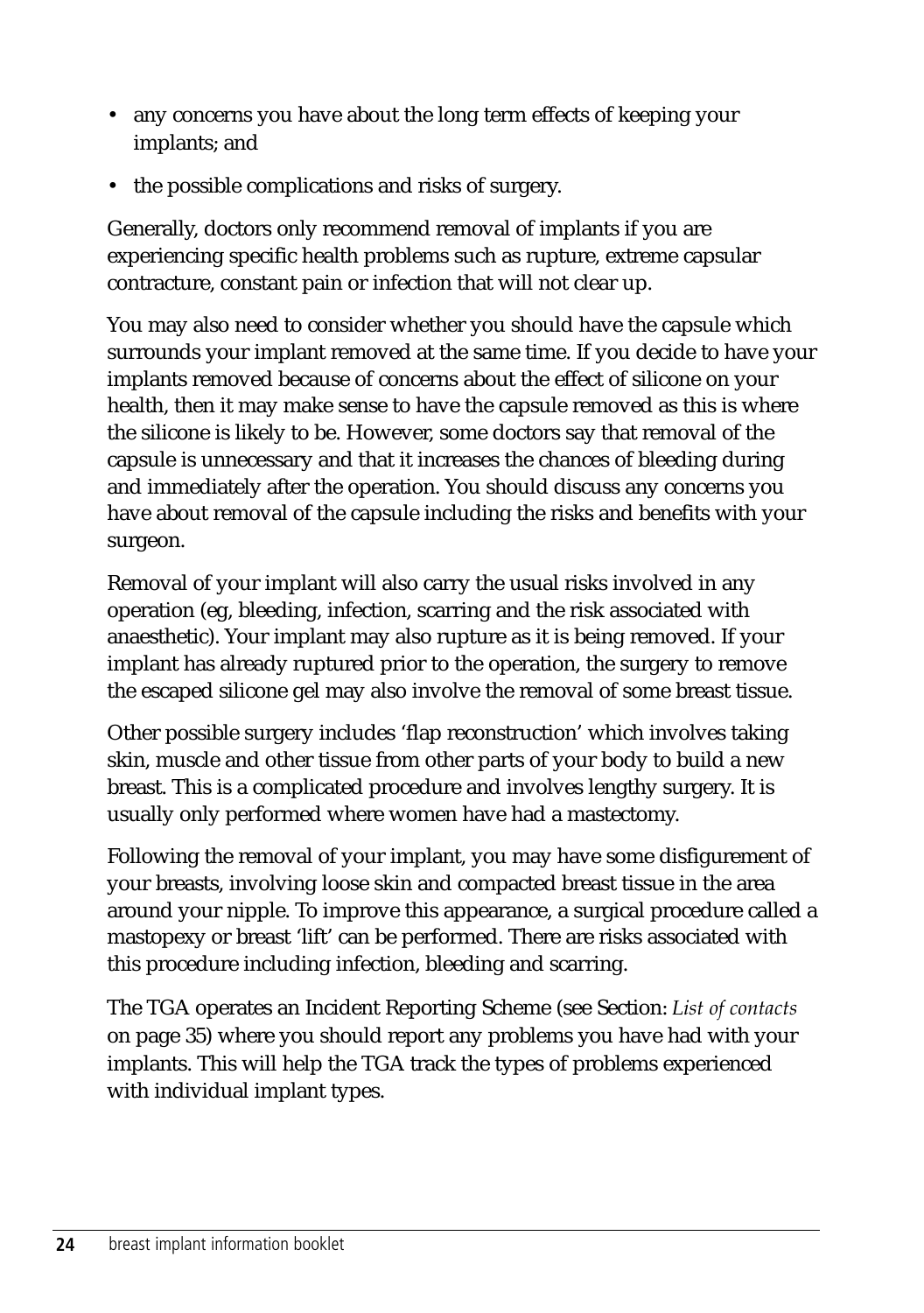## <span id="page-32-0"></span>**5. Other important information**

## **Costs of breast implants**

Medicare benefits are payable in relation to the following medical services:

- The insertion of breast implants where surgery is required for medical reasons, eg, following mastectomy or for significant breast deformity.
- The removal and/or replacement of your implants where clinically indicated. In view of the concerns with silicone breast implants, Medicare benefits are payable for their removal and replacement whether or not there is a clinical indication.
- Tests for autoimmune disorders if you are experiencing symptoms of these disorders.

Medicare will not assist with the costs listed below. It is recommended that you find out the total cost of any procedure or treatment before having it performed. If you have private health insurance, your insurer may pay some of these costs. You should find out whether your private health insurance will cover these costs.

- The costs for surgery to insert the implants, or for reconstructive surgery following the removal of implants, where the surgery is performed for cosmetic purposes, ie, to improve the appearance of your breasts. These costs can be quite high, and would include the cost of the anaesthetic and any assistance at the operation.
- The cost of the actual implant device.
- The costs of health screening services (eg, mammography, ultrasound, magnetic resonance imaging) where you are not showing actual symptoms but just want to have a routine check of your implants.

In general, the costs of any surgery will depend on where your surgeon chooses to perform the operation and whether you go into hospital as a public or private patient. If the operation is performed in a private hospital or if you are treated as a private patient in a public hospital, the costs may be high.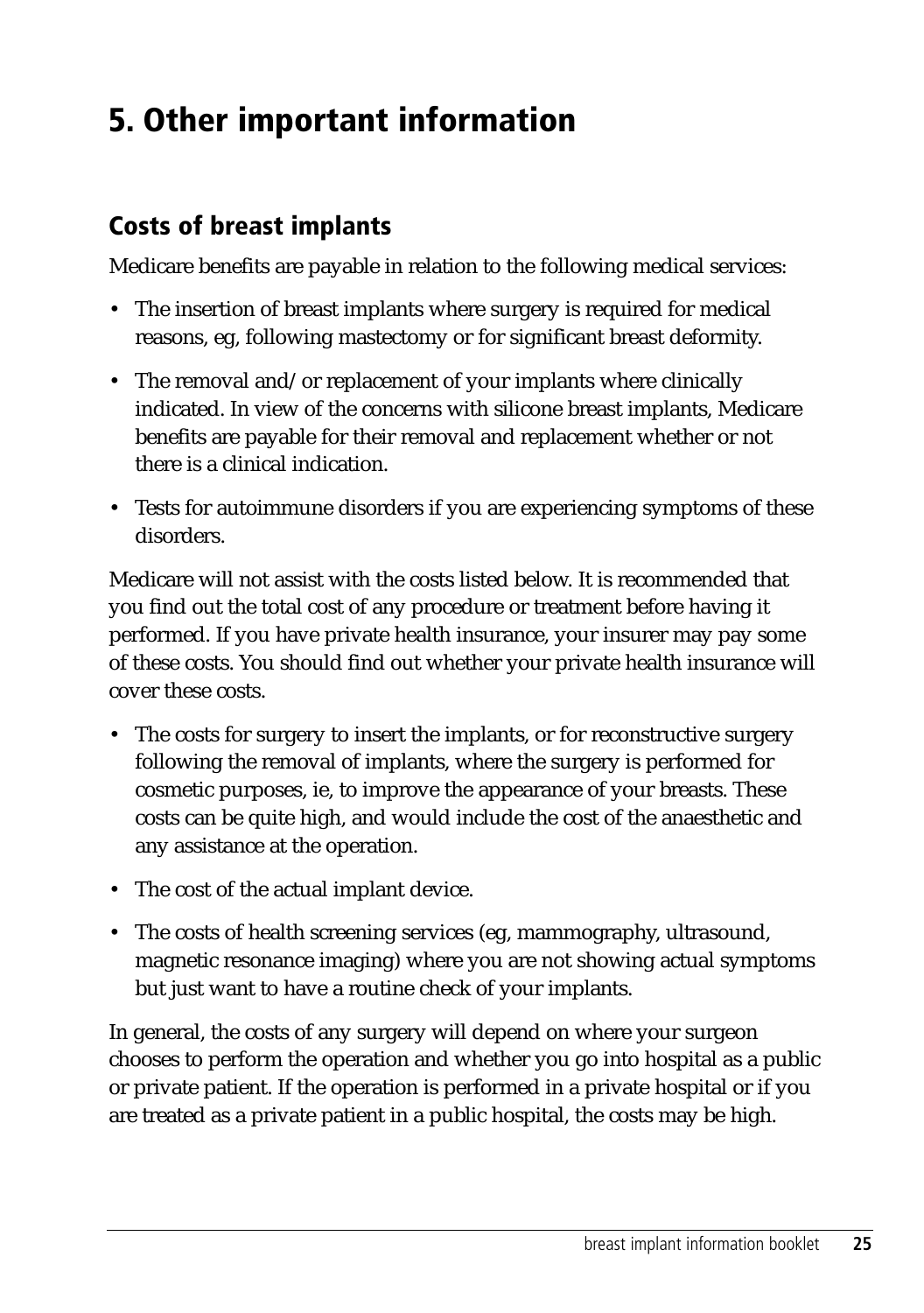<span id="page-33-0"></span>Private patients in either public or private hospitals are required to meet accommodation and all other charges by the hospital, either personally or through private health insurance.

For services covered by Medicare benefits, a rebate of 75 per cent of the Medicare Benefits Schedule fee applies for services given to private patients in hospital, with private health funds meeting the 25 per cent 'patient gap' for insured patients. However, where doctors charge above the Schedule fee, the patient has to pay for any additional amounts charged.

## **Medical records**

It is recommended that you obtain information about your implant from your surgeon including your implant product name and product number. It is important that you keep copies of this information as it may be useful in future medical examinations.

The law requires that records be kept for seven years, and many doctors keep their records for longer periods. If by any chance the information is not available from the doctor's surgery, then a record of the type of implant may have been kept at the hospital where the operation was performed. You will need to phone the Medical Records Department of the hospital to get this information.

## **Australian regulation of breast implants**

Breast implants are regarded as therapeutic goods under the terms of the *Therapeutic Goods Act (1989)*, which came into effect on 15 February 1991. With the implementation of the Therapeutic Goods Act (1989), breast implants along with other devices were entered on the Australian Register of Therapeutic Goods (ARTG) as 'grandfather status' low risk (Listable) devices. Entry on the ARTG is necessary to allow legal supply of devices in Australia.

In July 1991, following reports of local and systemic complications and growing concerns regarding their safety, the TGA advised all suppliers of silicone gel-filled breast implants that these devices would be changed from low risk (Listed) devices to high risk (Registrable) devices. Manufacturers and suppliers were informed that adequate data supporting the safety of silicone gel-filled breast implants would need to be supplied to the TGA by 31 January 1992, if they wished to continue marketing these devices. At the time, no manufacturer or supplier had such information and as a result there were no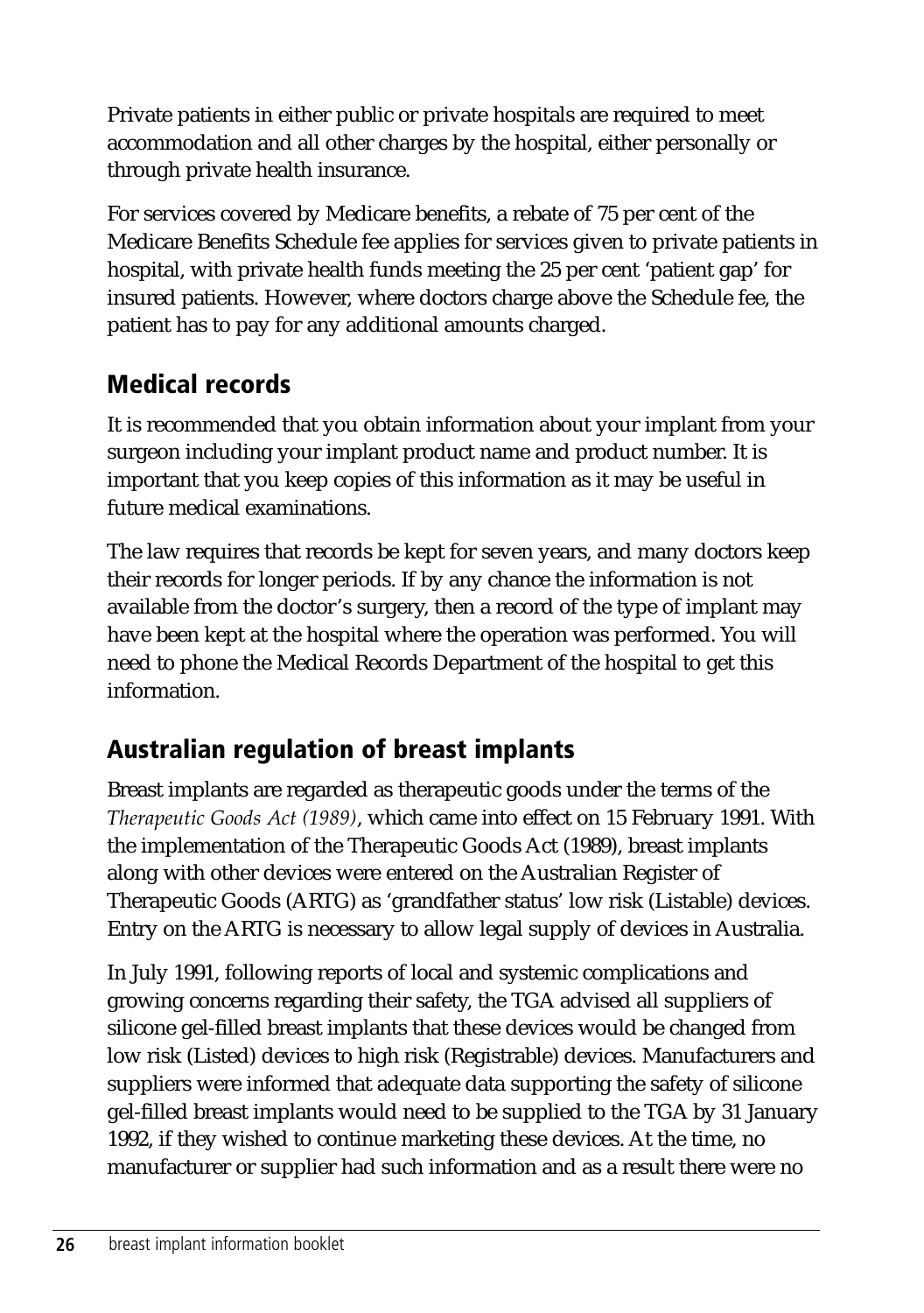silicone gel-filled breast implants on the ARTG until 29 June 2001, at which time a manufacturer of silicone gel-filled breast implants satisfactorily demonstrated their quality, safety and efficacy. Silicon gel-filled breast implants from various manufacturers are now available in Australia.

Over the last five years numerous large scale studies on the effects of silicone gel-filled breast implants have been conducted. Many of the earlier concerns about silicone gel-filled implants have been resolved and are reflected in this booklet.

Prior to entry on the ARTG, silicone gel-filled breast implants could not legally be supplied in Australia, except on an individual patient use (IPU) basis. There are now no restrictions on the supply and use of approved silicone gel-filled breast implants in Australia. Unapproved silicone gel-filled breast implants cannot be legally supplied in Australia, except on an individual patient use (IPU) basis, where it can be shown that the patient has a demonstrated clinical need for the unapproved silicone gel-filled breast implant, that the patient is likely to benefit from the use of the unapproved silicone gell-filled breast implant and that no approved silicone gel-filled breast implant is suitable.

Products to be sold in Australian generally must have been approved by the TGA after an evaluation of their quality, safety and efficacy.

The TGA operates an Incident Reporting Scheme (see Section: List of Contacts on page 35) where you can report any problems you have or have had with your implants. This will help the TGA track the types of problems experienced with individual implant types.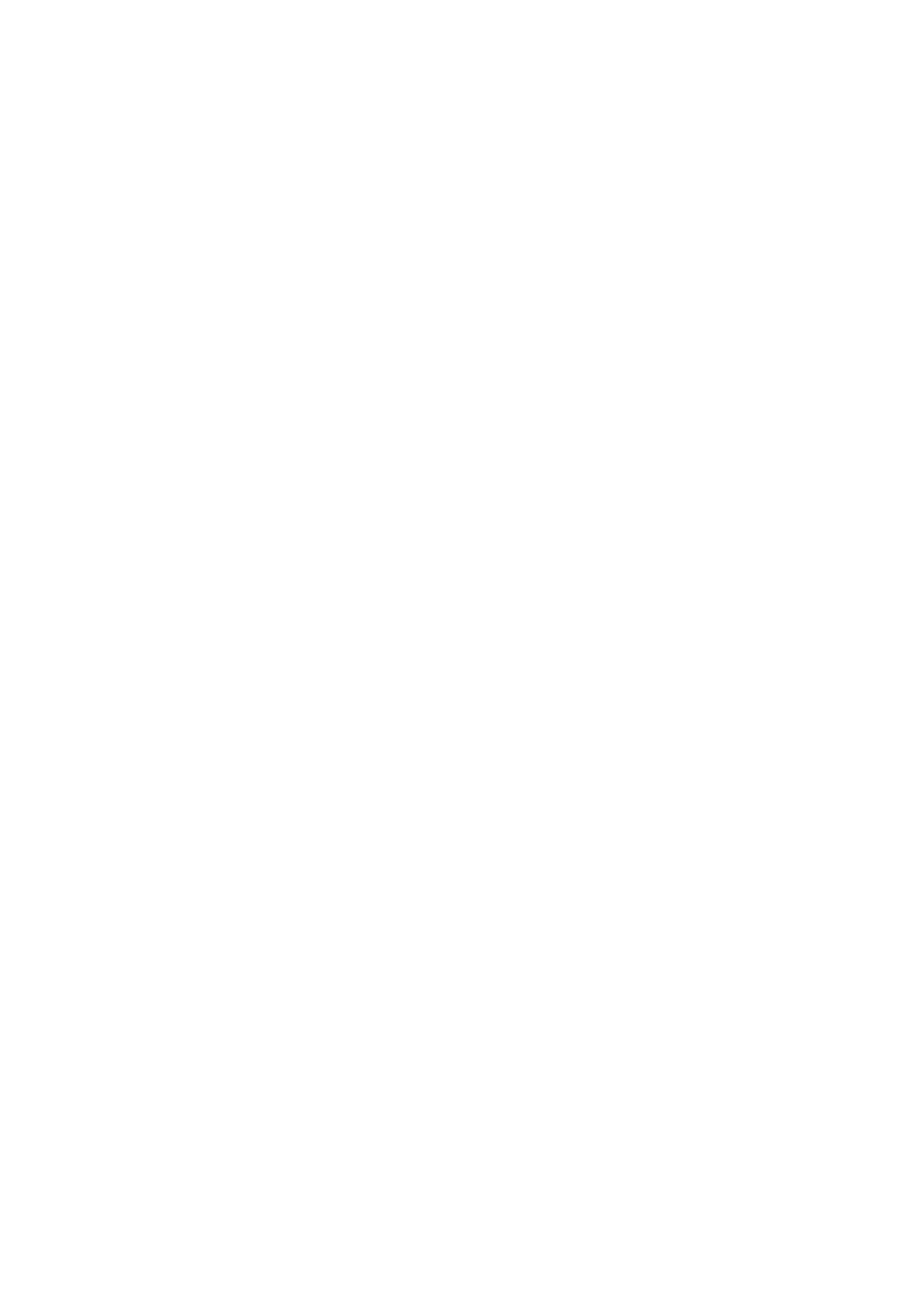## <span id="page-36-0"></span>**6. Commonly asked questions and answers**

Below are some commonly asked questions and answers about breast implants.

#### **Q. How long will my implants last?**

Breast implants may have a limited life span and may have to be removed and/ or replaced. They will age and may wear out and rupture as a result of an injury such as a fall or knock. An implant may last for only a very short time or for many years. Recent studies indicate that the risk of experiencing problems with the breast implant is much greater 8 to 10 years after the surgery.

#### **Q. What are the alternatives to silicone gel-filled breast implants?**

Breast padding and specially designed bras can be used to enhance your appearance without exposing yourself to the risks associated with breast implants. However, if you choose to undergo breast implant surgery, saline filled implants are generally unsuitable in very thin patients with little breast tissue.

#### **Q. Are there any problems with saline implants?**

All breast implants, including saline implants, can cause problems. These include capsular contracture (which may involve pain and disfigurement in extreme cases) and implant rupture which will result in further surgery and other possible complications. Wrinkling of the implant is more common with saline implants, especially in very thin patients.

#### **Q. How do I know if my implants have ruptured?**

If you have saline implants, your breast will immediately become smaller. You will notice this straight away. The saline from the implant will be absorbed by your body and it will eventually pass out of your body in your urine.

If you have silicone implants, a mammogram or ultrasound may show you if your implant has ruptured. The silicone gel from your implant does not flow freely in your body and may be contained within the scar capsule around your implant or may travel to nearby breast and other tissues, sometimes resulting in a palpable lump. If your implant ruptures you will need to have an operation to have it removed.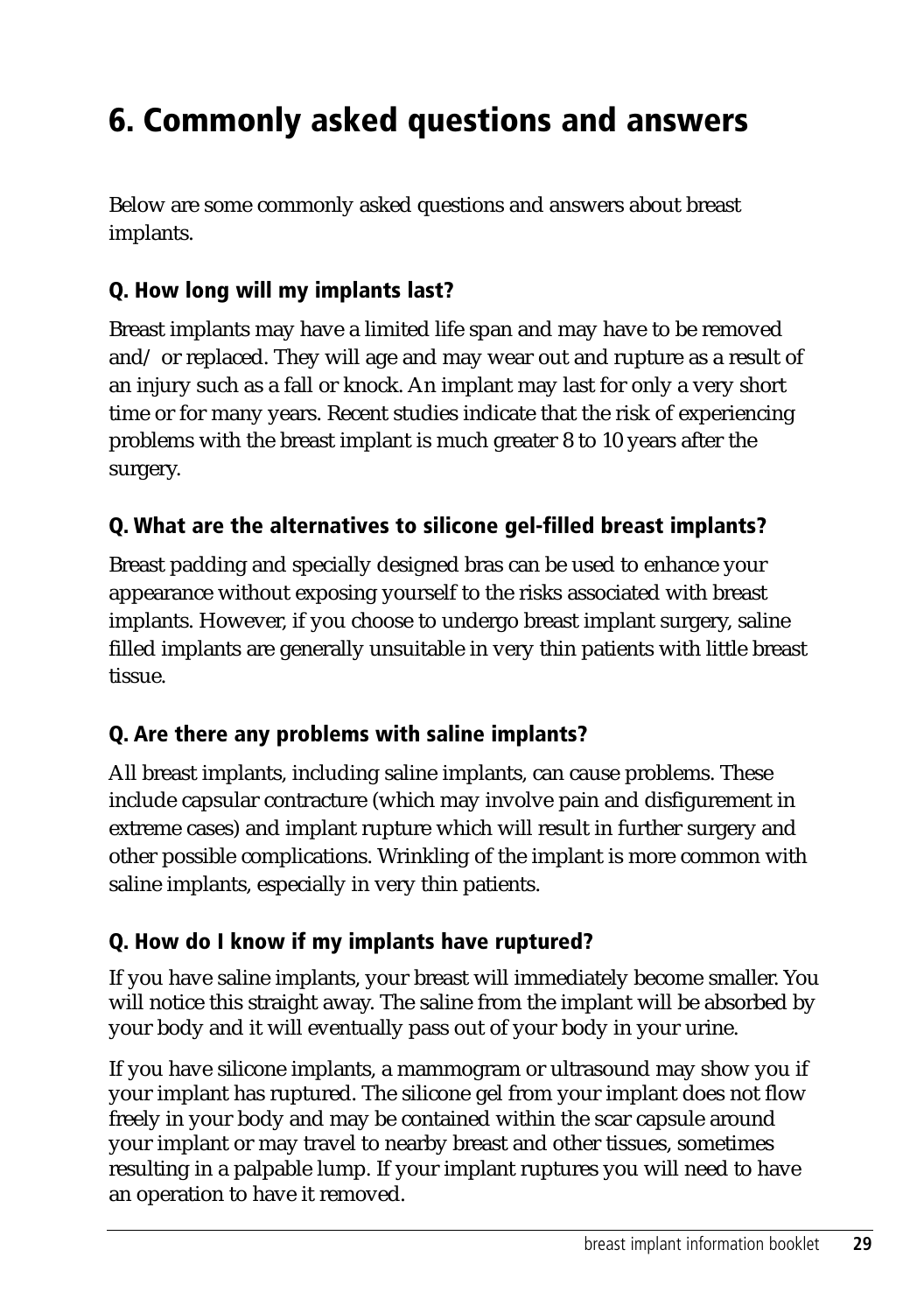## **Q. How can I check to see how much my implants may be leaking?**

You can try having a mammogram or ultrasound but there is no guarantee that any leakage (eg, a leak through a hole in the outer shell of the implant) will be picked up.

Magnetic resonance imaging may also be able to detect silicone in body tissues. Your doctor should be able to advise you about these services.

## **Q. How can I check if there is gel diffusion from my implants?**

Gel diffusion occurs from all silicone breast implants, but there is no easy way to check to see how much. The tiny particles of silicone gel are too small to be seen by mammography or ultrasound. The particles can be seen under the microscope but you would need to have a large amount of breast tissue surgically removed for examination to be sure how much silicone is present.

### **Q. Should I have regular mammograms?**

If you are over 50, it is recommended you have a mammogram every two years for the early detection of breast cancer.

If you have breast implants this procedure is safe if performed by a trained technician. In theory, the pressure applied by a mammography machine could damage the implant causing rupture or gel diffusion. However, the risk of this is considered to be very small.

## **Q. Should I have my implants removed or replaced?**

Your decision to leave your implants in place or to have them removed or replaced is a personal one. Only you, in consultation with your doctor or surgeon, can make it, but you should weigh up all the benefits and risks.

Doctors generally only recommend removal of implants if you are experiencing specific problems such as extreme capsular contracture, constant pain, infection that will not clear up, or rupture. Other factors to consider are how you feel about your implants, your health, your body image and your concerns about the long term health effects of keeping your implants in.

Medicare will pay 75 per cent of the Medicare Benefits Schedule fee for the removal and replacement of breast implants regardless of whether there is a medical reason for this surgery.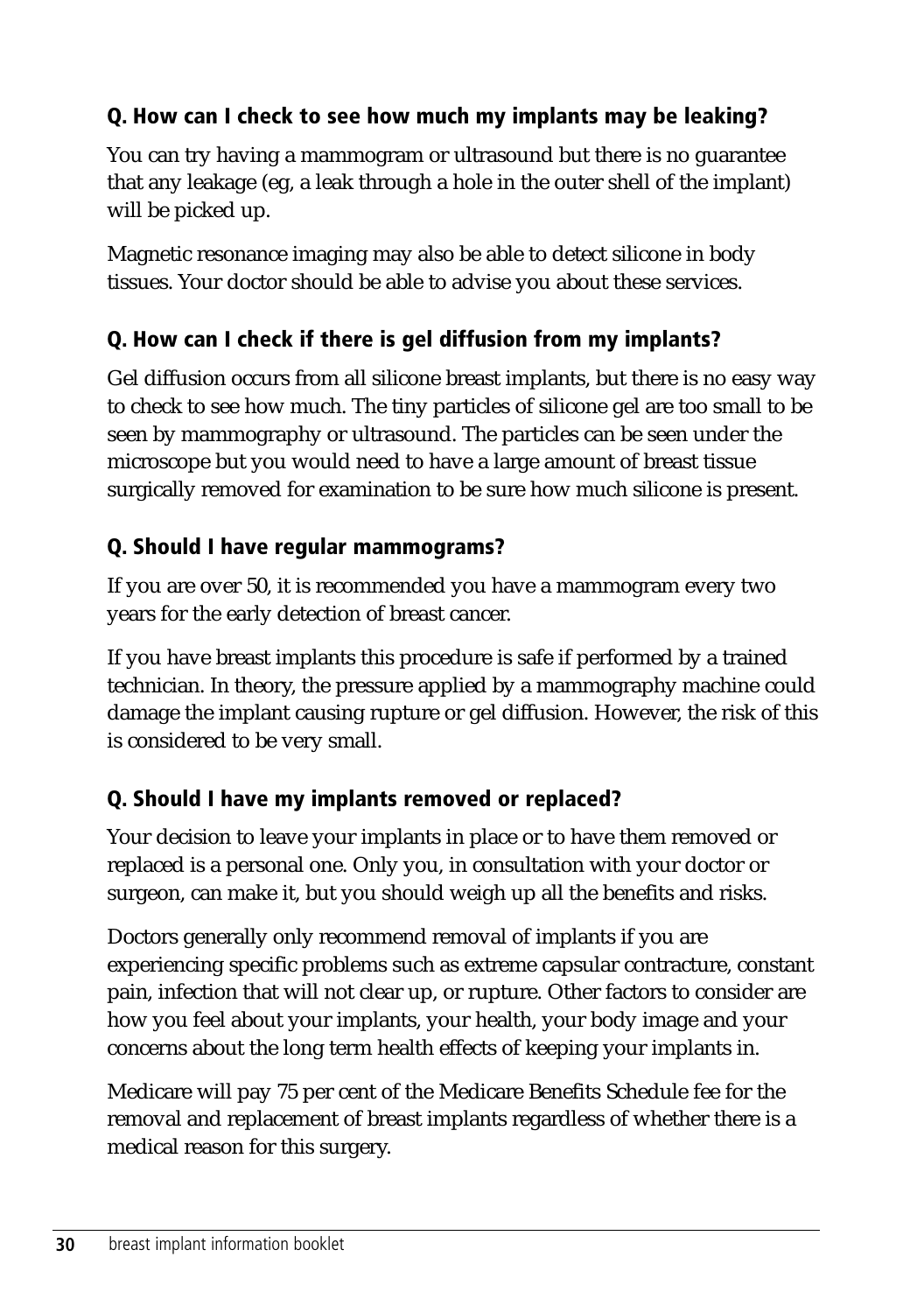## **Q. Is it safe for me to breast feed?**

Current information indicates that women with breast implants are able to breast feed. However, there have not been many studies conducted on the effects of silicone on breast fed babies. There is no evidence that silicone from breast implants is present in breast milk, or whether if swallowed, silicone is absorbed by babies or passes through them. There is also no evidence that if silicone is absorbed it will cause illness in the child.

#### **Q. How much will it cost for me to have breast implants?**

The costs of breast implant surgery are not covered by Medicare unless the operation is for correction of a breast deformity or following a mastectomy. What you will have to pay will depend on where the operation is performed and whether you have private health insurance. There may also be other costs once you have implants (eg, costs for further surgery). See page 25 of the booklet for further information.

## **Q. Where can I go if I have problems with my implants?**

If you are experiencing problems with your implants or breasts, you should see your doctor or surgeon. You may also want to seek a second opinion. There are also women's health services and support groups for women with breast implants which can provide you with information, support and advice. (See Section: *List of contacts* on page 35).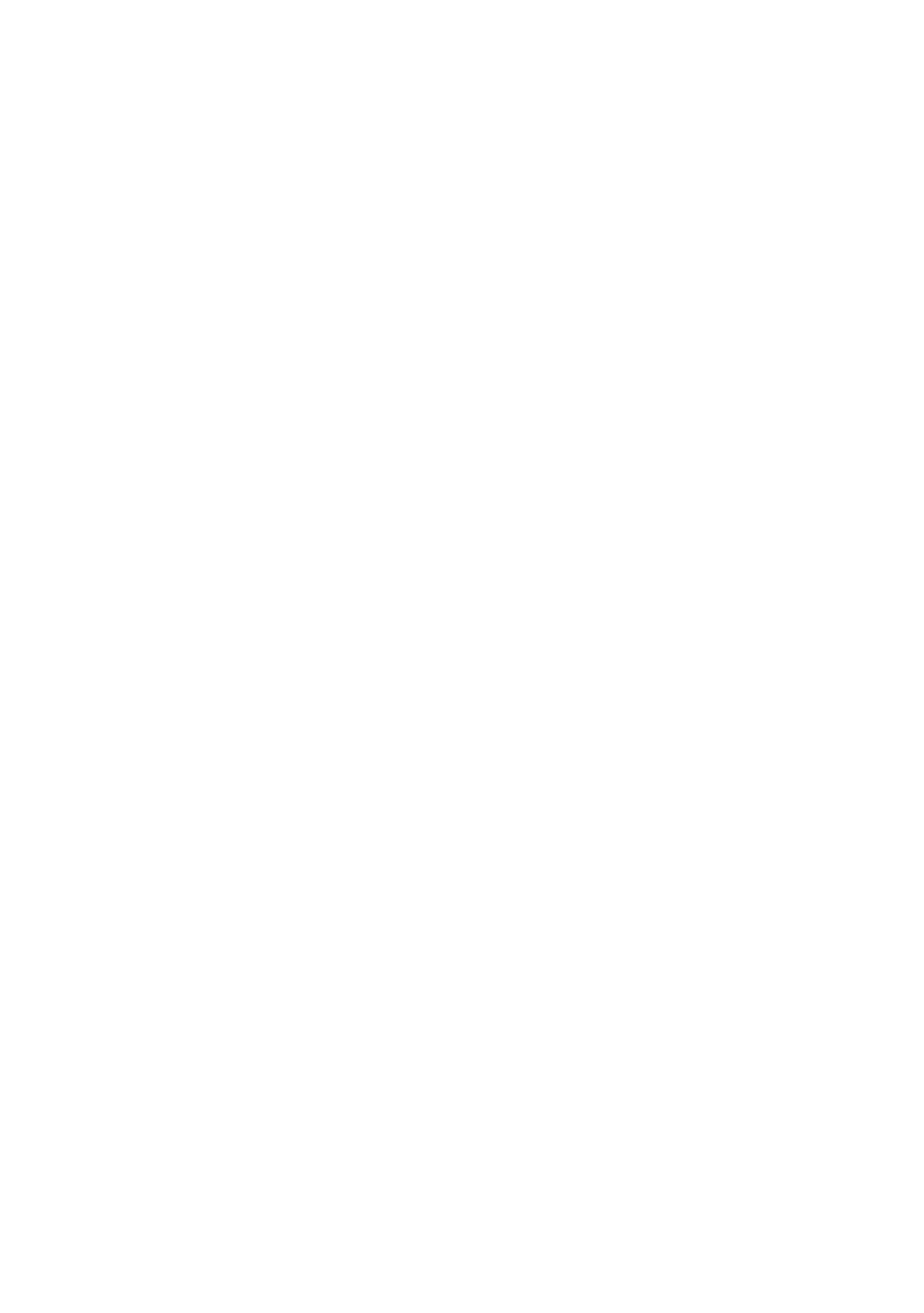## <span id="page-40-0"></span>**7. Suggested questions to ask your surgeon before surgery**

To obtain information on breast implant surgery from your surgeon, the following questions based on the National Health and Medical Research Council's *General Guidelines for Medical Practitioners on Providing Information to Patients* may be useful:

- Exactly what will be done?
	- What are the expected benefits?
	- What are the risks and common side effects?
	- Is the treatment well recognised or is it experimental?
	- Who will perform the operation?
- Are there any other options available?
- How likely is it that the implant will look and feel as good as I expect?
- What are the likely consequences of the procedure?
- Are there any significant long term physical, emotional, mental, social, sexual or other outcomes which may be associated with the proposed treatment?
- How much time is involved in surgery and recovering from the procedure?
- What are the costs involved, including out of pocket expenses?
- Are there any written information and diagrams that will assist me in understanding the procedures?
- How long do you think this implant will last?
- What is the implant manufacturer's replacement policy should the implant fail?
- Is your surgeon adequately trained to perform this procedure, ie, is he/she a specialist surgeon?

Any additional queries and concerns should also be raised with your surgeon.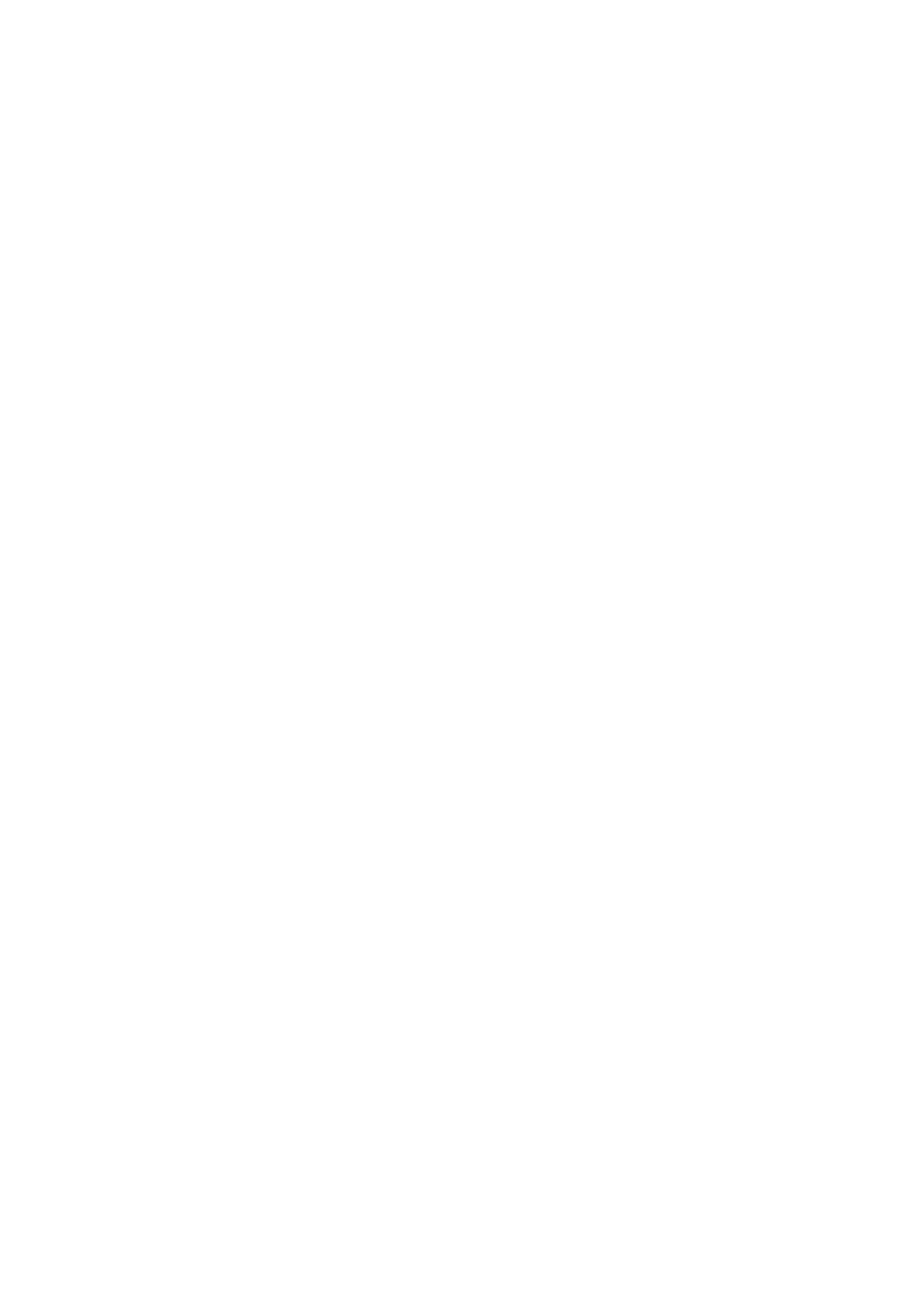## <span id="page-42-0"></span>**8. List of contacts**

## **Cancer groups**

| The Cancer Council Australia                           | $(02)$ 9036 3100 |
|--------------------------------------------------------|------------------|
| The Cancer Council New South Wales                     | $(02)$ 9334 1900 |
| Queensland Cancer Fund                                 | $(07)$ 3258 2200 |
| The Cancer Council of Victoria                         | $(03)$ 9635 9000 |
| The Cancer Council of South Australia                  | $(08)$ 8291 4111 |
| The Cancer Council of Western Australia (08) 9212 4333 |                  |
| The Cancer Council of Tasmania                         | $(03)$ 6233 2030 |
| The Cancer Council NT                                  | (08) 8297 4888   |
| The Cancer Council ACT                                 | 13 11 20         |

## **Women's Health or Information Centres**

Look up under '*Women's Health or Information Centres*' in your local White or Yellow Pages.

## **Plastic surgeons**

For information about qualified plastic surgeons in your State or Territory, contact:

Australian Society of Plastic Surgeons (ASPS) 33 Atchison Street St Leonards NSW 2065 Ph: (02) 9437 9200

## **National program for the early detection of breast cancer**

For information regarding breast cancer screening for women over 50 years contact your nearest Breast Screen Australia branch by calling 13 20 50 for the cost of a local call.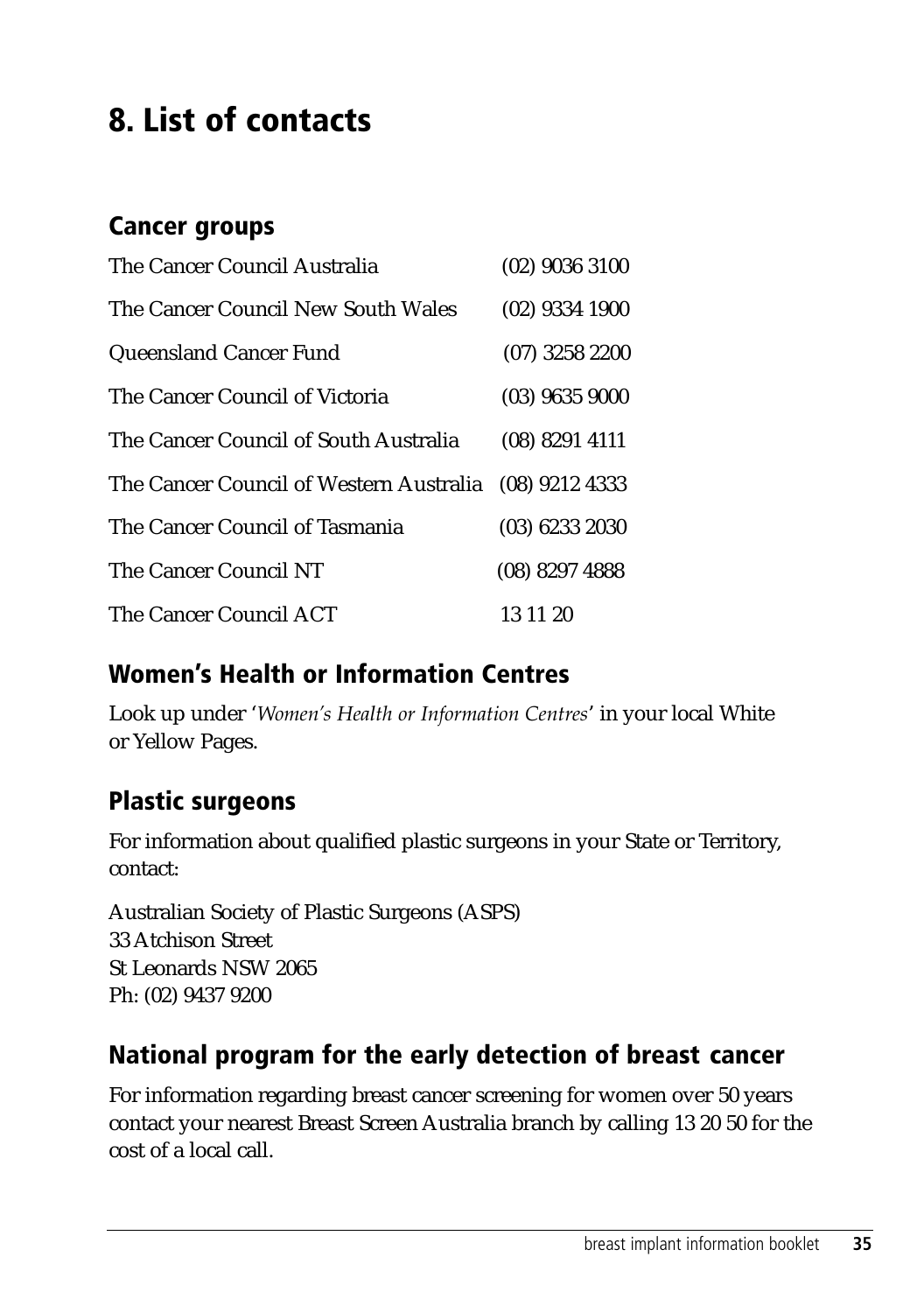## <span id="page-43-0"></span>**Commonwealth government**

#### **Medical Device Incident Report Investigation Scheme (IRIS)**

If you experience difficulties with your implant(s), you are encouraged to report those difficulties to the TGA via the Medical Device Incident Report Investigation Scheme. This will help the TGA track the types of problems experienced with individual implant types. For information contact:

Reply Paid 32 Medical Device Incident Report Investigation Scheme PO Box 100 Woden ACT 2606 Phone: 1800 809 361 Email: [iris@health.gov.au](mailto:iris@health.gov.au)

For information about the supply of breast implants contact:

Information Officer Medical Devices Therapeutic Goods Administration PO Box 100 WODEN ACT 2609 Ph : 1800 020 653

For medical advice from TGA's perspective, contact:

Head Clinician Section Medical Devices Phone: (02) 6232 8679

An electronic copy of this booklet can be viewed and downloaded from the following Internet site:

<http://www.tga.gov.au/devices/devices.htm>

Copies of this booklet are available from:

The Publications Officer Therapeutic Goods Administration Fax: (02) 6232 8616 Phone: 1800 020 653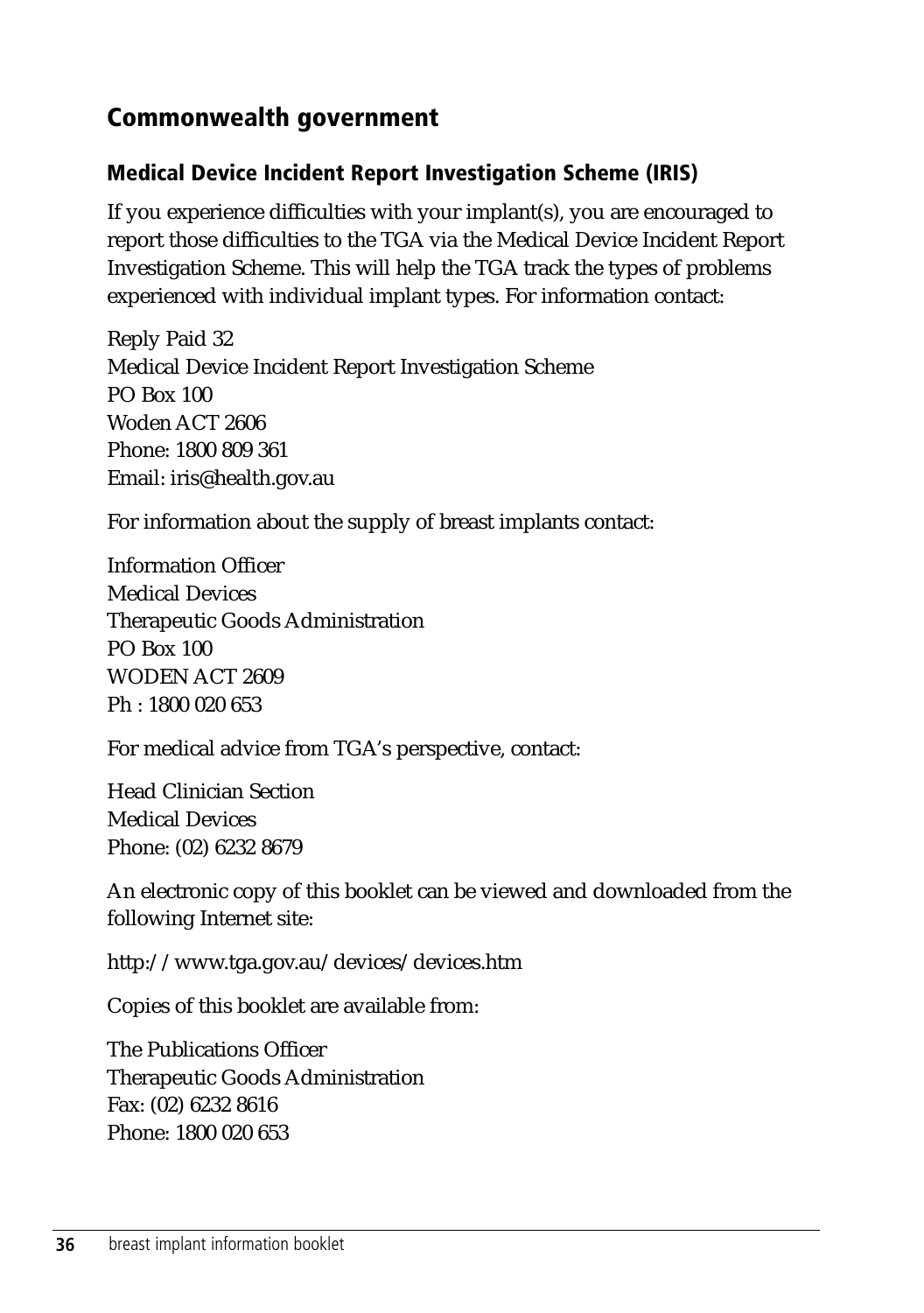## <span id="page-44-0"></span>**9. Acknowledgments**

This document was produced as an update to two booklets:

- *Breast Implant Information Booklet*, published by the Australian Government Publishing Service, 1995; and
- *IPU Information Booklet*, published by the Therapeutic Goods Administration, March 1993.

This information booklet contains extracts from:

- 1. Consent to implant silicone gel-filled breast implants. An article published by the Federal Food and Drug Administration (FDA) of the USA (1992).
- 2. *Reported complications of silicone gel-filled breast implants: An epidemiologic review*: Annals of Internal Medicine (Volume 124, Number 8; 15 April 1996)—Barbara G Silverman, S Lori Brown, Roselie A Bright, Ronald G Kaczmarek, Janet B Arrowsmith-Lowe and David A Kessler.
- 3. *Complications leading to surgery after breast implantation*: The New England Journal of Medicine (March 6, 1997)—Sherine E Gabriel, John E Woods, W Michael O'Fallon, Mary Beard, Leonard T Kurland, L Joseph Melton III.
- 4. *Successful treatment of some fibrous envelope contractures around breast implants*: Plastic and reconstructive surgery (August 1972)—Bromley S Freeman.
- 5. *Silicone Breast Implants' possible link to atypical rheumatic disease*: MD-D-I Reports—'The Gray Sheet'; 14 April 1997.
- 6. *Rupture of silicone-gel breast implants: causes, sequelae, and diagnosis*: The Lancet (Vol 350. November 22, 1997)—S Lori Brown, Barbara G Silverman, Wendie A Berg.
- 7. *Do silicone breast implants cause connective tissue disease? There is still no clear evidence that they do*: BMJ (Vol 316. 7 February 1998). Cyrus Cooper and Elaine Dennison.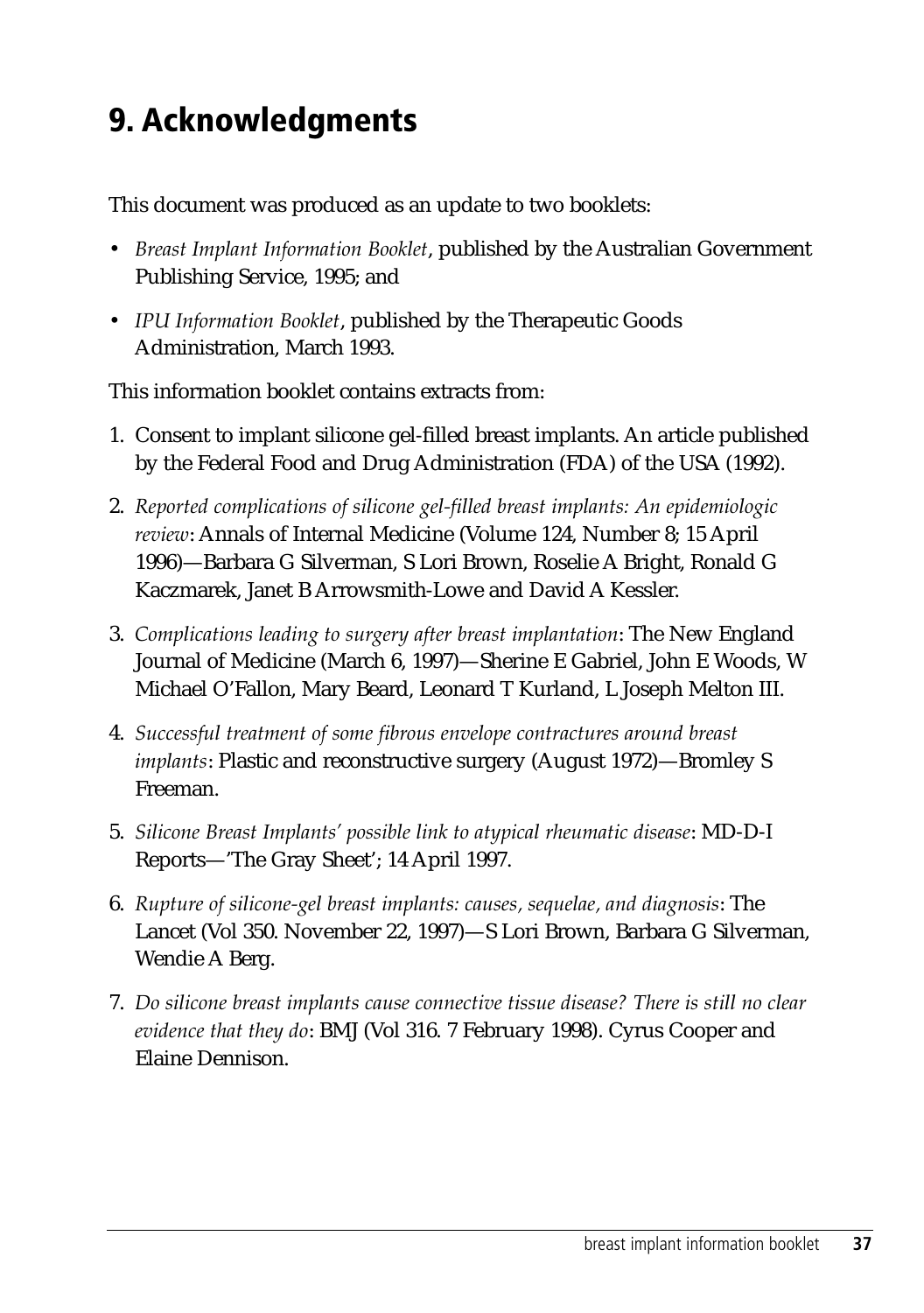If you have any suggestions for future reprints of this Booklet, please write to:

The Chief Clinical Advisor Medical Devices Therapeutic Goods Administration PO Box 100 WODEN ACT 2606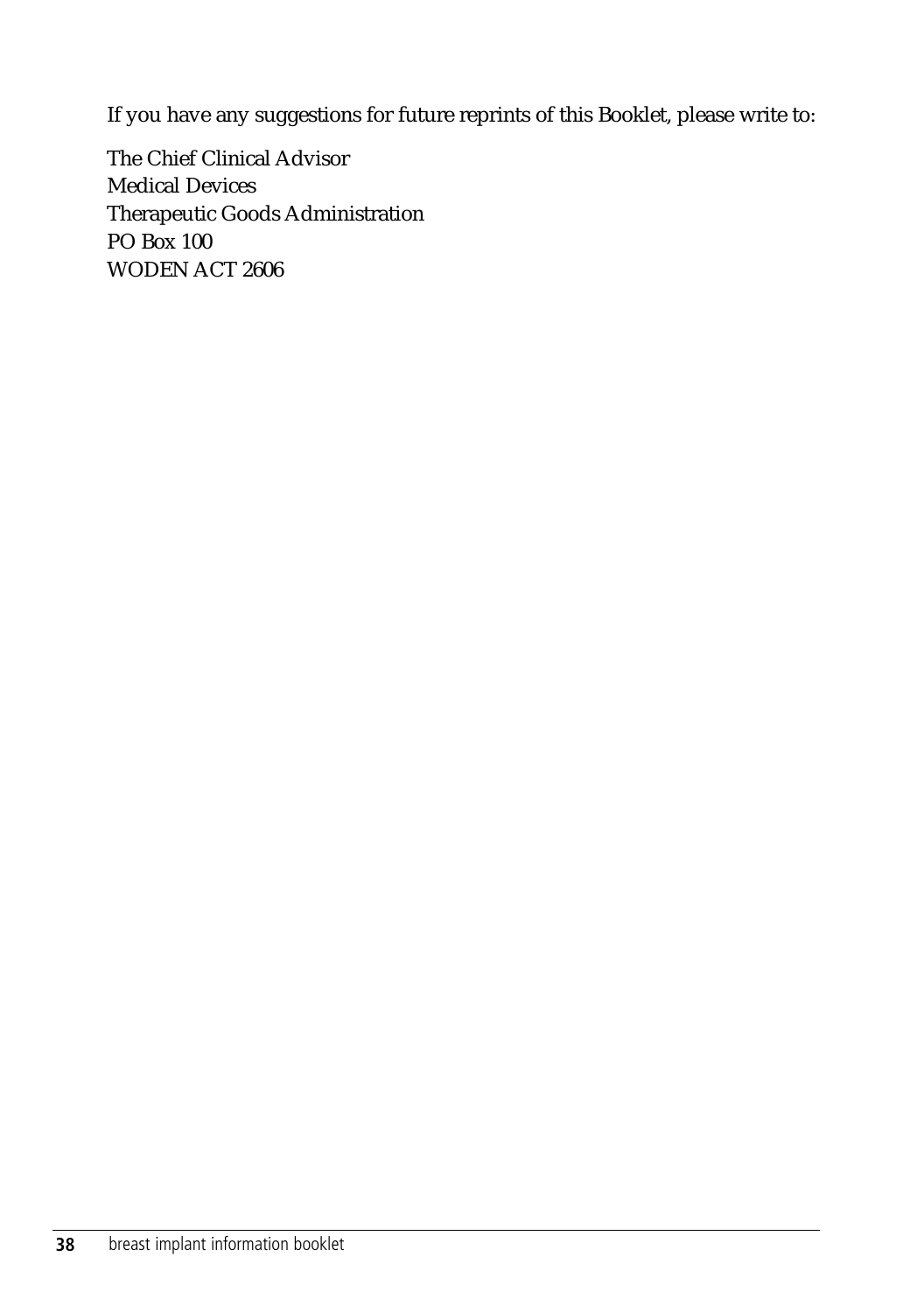# $\prod$   $\bigodot$   $\bigwedge$   $\bigwedge$   $\bigwedge$   $\bigwedge$   $\bigwedge$   $\bigwedge$   $\bigwedge$   $\bigwedge$   $\bigwedge$   $\bigwedge$   $\bigwedge$   $\bigwedge$   $\bigwedge$   $\bigwedge$   $\bigwedge$   $\bigwedge$   $\bigwedge$   $\bigwedge$   $\bigwedge$   $\bigwedge$   $\bigwedge$   $\bigwedge$   $\bigwedge$   $\bigwedge$   $\bigwedge$   $\bigwedge$   $\bigwedge$   $\bigwedge$   $\bigwedge$   $\bigwedge$

## **Consent to implant silicone gel-filled breast implants**

| <b>Patient details</b>      |                                       |  |  |  |
|-----------------------------|---------------------------------------|--|--|--|
| Name                        |                                       |  |  |  |
| Date of birth               |                                       |  |  |  |
| <b>Address</b>              |                                       |  |  |  |
| Yes<br>Previous implant(s)? | $\overline{\text{No}}$<br><b>Type</b> |  |  |  |
| Implant date                | <b>Type</b>                           |  |  |  |
| Surgeon name                |                                       |  |  |  |
| <b>Institution name</b>     |                                       |  |  |  |
| <b>Institution address</b>  |                                       |  |  |  |
| Reason for implant(s)       |                                       |  |  |  |

I have read and believe that I understand all the information presented to me including the information provided by the Therapeutic Goods Administration (TGA) on risks and benefits of silicone gel-filled breast implants. I have had an opportunity to ask questions of Dr

and all my questions have been answered to my complete satisfaction.

I understand that the procedure my doctor and I have chosen will be performed using a silicone gel-filled breast implant(s). I also understand that periodic medical checkups are required and that the implants have a limited lifespan.

I have received a copy of the TGA information and other information regarding my implant(s). I understand that the TGA does not give any assurance of the safety of silicone gel-filled breast implants. I also understand that my name and address and information about my implant(s) may be kept on an implant register. I will keep the surgeon informed by mail of any change in my name and address.

After carefully considering all these factors, I consent to the use of silicone-gel filled breast implant(s).

| <b>Patient Signature</b> | <b>Witness Signature</b> | Surgeon/Physician Signature |
|--------------------------|--------------------------|-----------------------------|

I also understand that, in addition to this form, I must sign a separate consent form for the surgical procedure.

If the intended surgical procedure is for the replacement of an existing breast implant, please complete a problem reporting form and send to the Chief Clinical Advisor, Medical Devices, Therapeutic Goods Administration, PO Box 100, Woden ACT 2606.